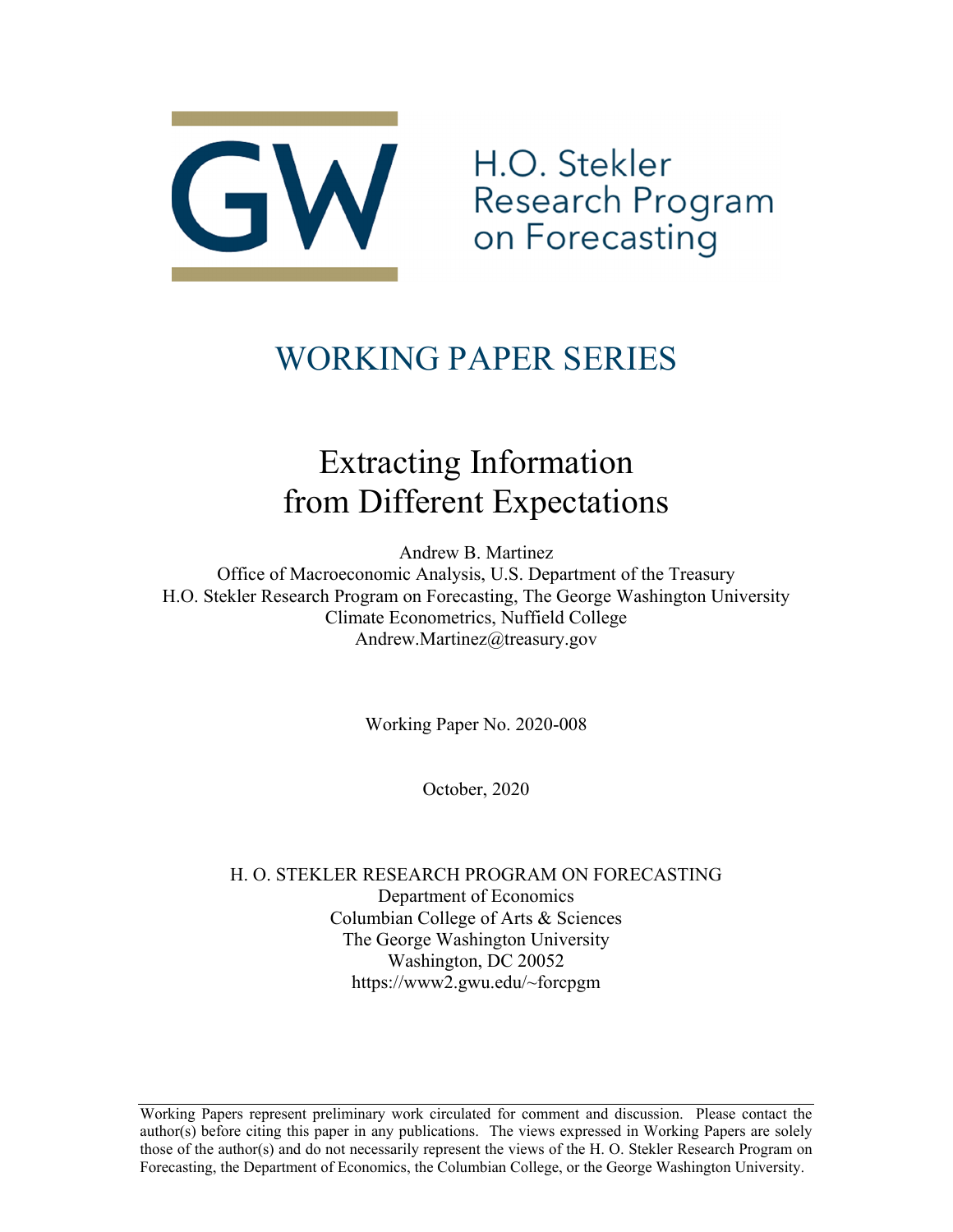## Extracting Information from Different Expectations

Andrew B. Martinez\*

October 30, 2020

#### Abstract

Long-term expectations are believed to play a crucial role in driving future inflation and guiding monetary policy responses. However, expectations are not directly observed and the available measures can present a wide range of results. To understand what drives these differences, we examine the evolution of alternative consumer price inflation expectations in the United States between 2003-2019. We show that inflation forecasts can be improved by incorporating the differential between survey and market-based measures of expectations. Next, we decompose and extract the differentials in rigidity and information between measures of expectations. While both information and rigidities play a role, the information differential is more important. Using machine learning methods, we find that up to half of the information differential is explained by real-time changes in measures of liquidity. This also explains some past forecast improvements and helps predict the divergence in long-term inflation expectations in 2020.

Keywords: Breakeven inflation, equilibrium correction, forecast encompassing, model selection

<sup>\*</sup>Office of Macroeconomic Analysis, U.S. Department of the Treasury; H.O. Stekler Research Program on Forecasting, The George Washington University; Climate Econometrics, Nuffield College. The views expressed here are my own and do not necessarily represent those of the Treasury Department or the U.S. Government. Thanks to Jennifer L. Castle, James A. Girola, David T. Griffiths, David F. Hendry, Alex Schiboula, Tara Sinclair and to participants of the 21st IWH-GW-CIREQ Macroeconometric Workshop and the 2nd Vienna Workshop on Economic Forecasting for helpful comments and discussions. All results were obtained using Ox 8.1 and PcGive 15; see Doornik (2018) and Doornik and Hendry (2018). All errors are my own. Contact: Andrew.Martinez@treasury.gov.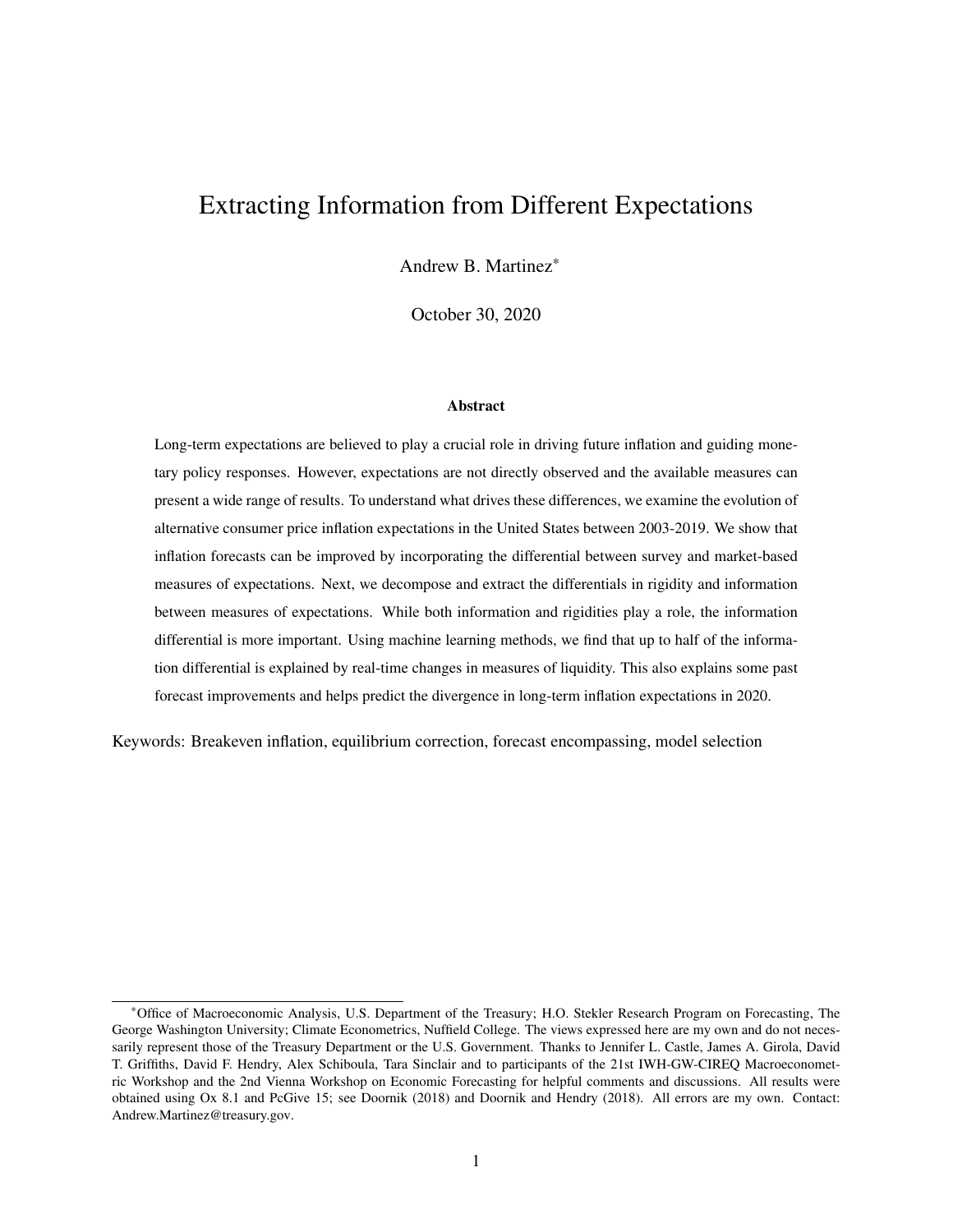## 1 Introduction

Long-term inflation expectations are believed to play an important role in driving and predicting future inflation. However, inflation expectations are difficult to measure and there are many ways to do so. Common methods include surveys of consumers, businesses, and professional forecasters, news-based measures, financial market-based measures and models thereof, all of which are sensitive to the business cycle and produce a wide range of results even for expectations out to 10-years-ahead. This was particularly pronounced in the United States over the first half of 2020 during the spread of COVID-19, when long-term expectations measured by financial markets declined sharply, expectations in surveys of professional forecasters were broadly unchanged, and surveys of consumers expectations increased.

The wide dispersion across measures of inflation expectations raises important questions about their relative informativeness whether they can be used to predict future inflation. In this paper, we analyze the differences between alternative measures, their informativeness, what might be driving them. We start with a forecast-encompassing framework to understand whether the differential between measures of expectations can be used to improve forecasts of inflation. Next, we decompose and identify the information and rigidity differentials and then use machine learning methods to select over many potential information sources that best explain the information differential. Finally, we test whether the selected information matters for improving inflation forecasts and if it captures the recent divergence in expectations.

We find that the differential between survey and market-based expectations can be used to improve inflation forecasts. This differential is driven by both the rigidity and information channels. Overall, the information differential closely captures most of the discrepancies between alternative measures of expectations. The information differentials are explained by measures of real-time changes in liquidity including income, money, stocks and reserves. We show that changes in liquidity can explain most of the forecast improvements due to differences between survey and market-based expectations and use this to predict much of the divergence in expectations during the spread of COVID-19 in 2020.

Our findings relate to the literature comparing alternative measures of inflation expectations, which dates back to Bernanke (2007), who asked "which measure or combination of measures should central bankers focus to assess inflation developments?". The initial response was largely in favor of surveys of forecasts from professional economists (see Ang et al., 2007) which have since been incorporated into models to improve their forecasts; e.g. see Clark (2011), Kozicki and Tinsley (2012), Faust and Wright (2013), Wright (2013) and Chan et al. (2018). However, there is also evidence in support of alternative measures of consumer (Coibion et al., 2018 and Chen, 2019) and market-based (Kliesen, 2015 and Grothe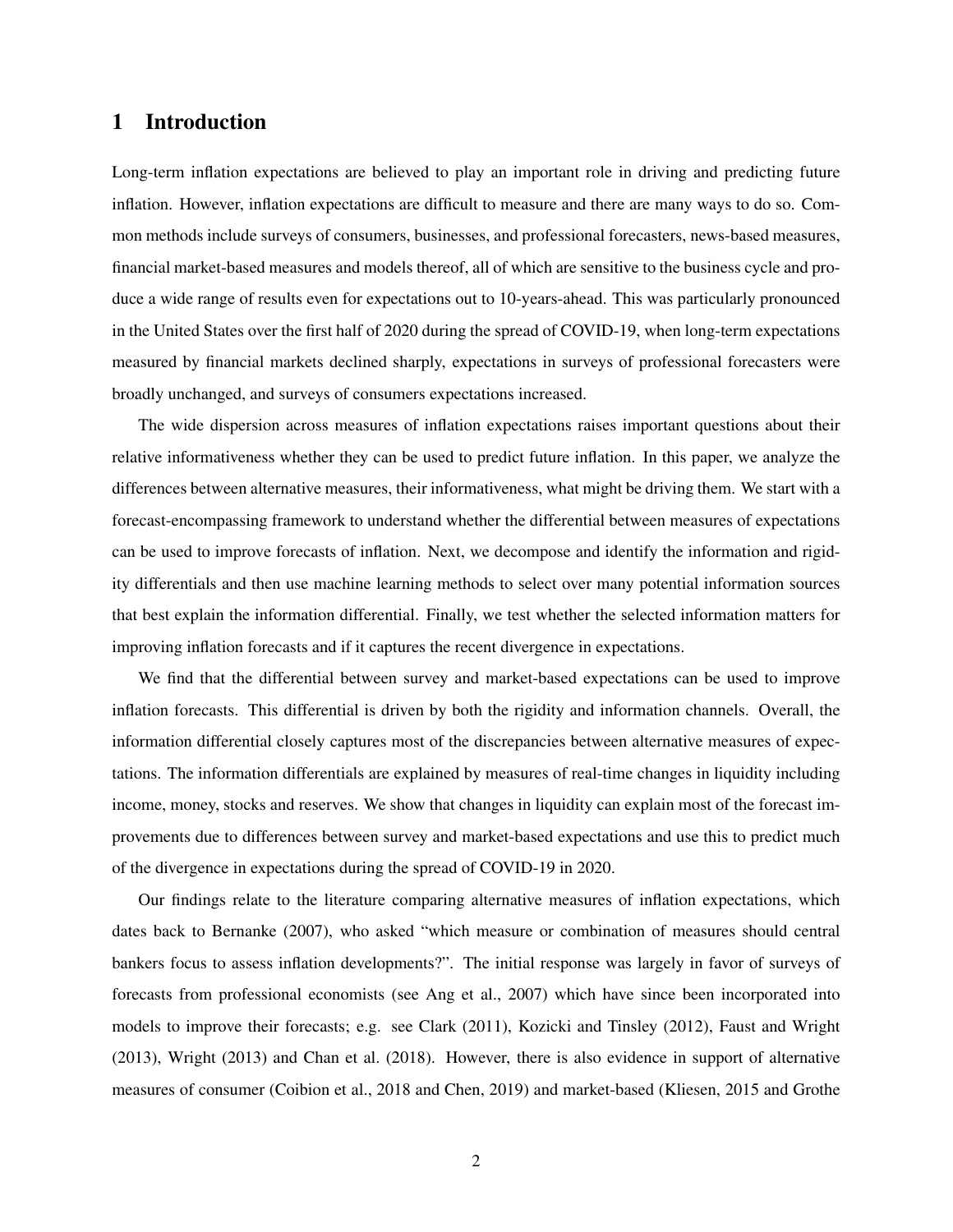and Meyler, 2018) inflation expectations.<sup>1</sup> This has coincided, perhaps not unrelatedly, with a decline in the usefulness of survey-based inflation expectations (see Trehan, 2015 and Berge, 2018) and as a result, policymakers pay attention to several measures of inflation expectations (see Böninghausen et al., 2018 and Federal Reserve Board, 2020) albeit with differing weights (see Bullard, 2016 and Clarida, 2019, 2020). We build on this literature by embedding measures of expectations within Faust and Wright (2013)'s autoregressive gap model of inflation and show that financial market-based measures can improve survey-based forecasts.

Our analysis is also related to the literature on deviations from full information rational expectations, which considers the role of rigidities (Mankiw et al., 2003) and/or noisy information (Sims, 2003 and Woodford, 2003). Unlike previous studies, that test for evidence of these channels in individual and/or aggregate professional forecasters (see Coibion and Gorodnichenko 2015a, Coibion et al. 2018, Bordalo et al. 2018 and Angeletos et al. 2020), we consider the differential between aggregate survey and market-based measures. We allow for different information and rigidities across measures and then decompose them to show that the information differential is more correlated with the overall differential.

Finally, this analysis also extends the literature on drivers of expectations differentials. Previous studies find that inflation expectations respond differently to news (Carroll, 2003), food and oil prices (Coibion and Gorodnichenko, 2015b), macroeconomic data releases (Bauer, 2015), financial volatility (Stillwagon, 2018), and beliefs (Candia et al., 2020). We take a different approach by extracting the information differential and searching across many potential information sources. We find that the information differential is well explained by real-time changes in liquidity including money, reserves, income, and stocks, which suggests a possible avenue for augmenting models that are used to forecast future inflation.

The rest of the paper is as follows. The next section describes the inflation data and the measures of inflation expectations that are used in the analysis. Section 3 describes the analytical approach while section 4 presents the results. Section 5 concludes.

### 2 Inflation and Measures of Inflation Expectations

There are multiple measures of inflation expectations derived from surveys in the United States. These include the Blue Chip Economic Indicators (BCEI), the Livingston Survey (LIV), the Survey of Professional Forecasters (SPF), and the University of Michigan's Survey of Consumers (MSC).<sup>2</sup> The long-term BCEI forecasts are updated twice a year in March and October, the LIV forecasts are updated in June and Decem-

 $1$ On the other hand, Bauer and McCarthy (2015) finds financial market expectations perform worse than professional forecasters.

<sup>&</sup>lt;sup>2</sup>It also possible to obtain long-term measures of inflation expectations from the Blue Chip Financial Forecasters or Consensus Economics. We exclude both due to their high degree of similarity with BCEI.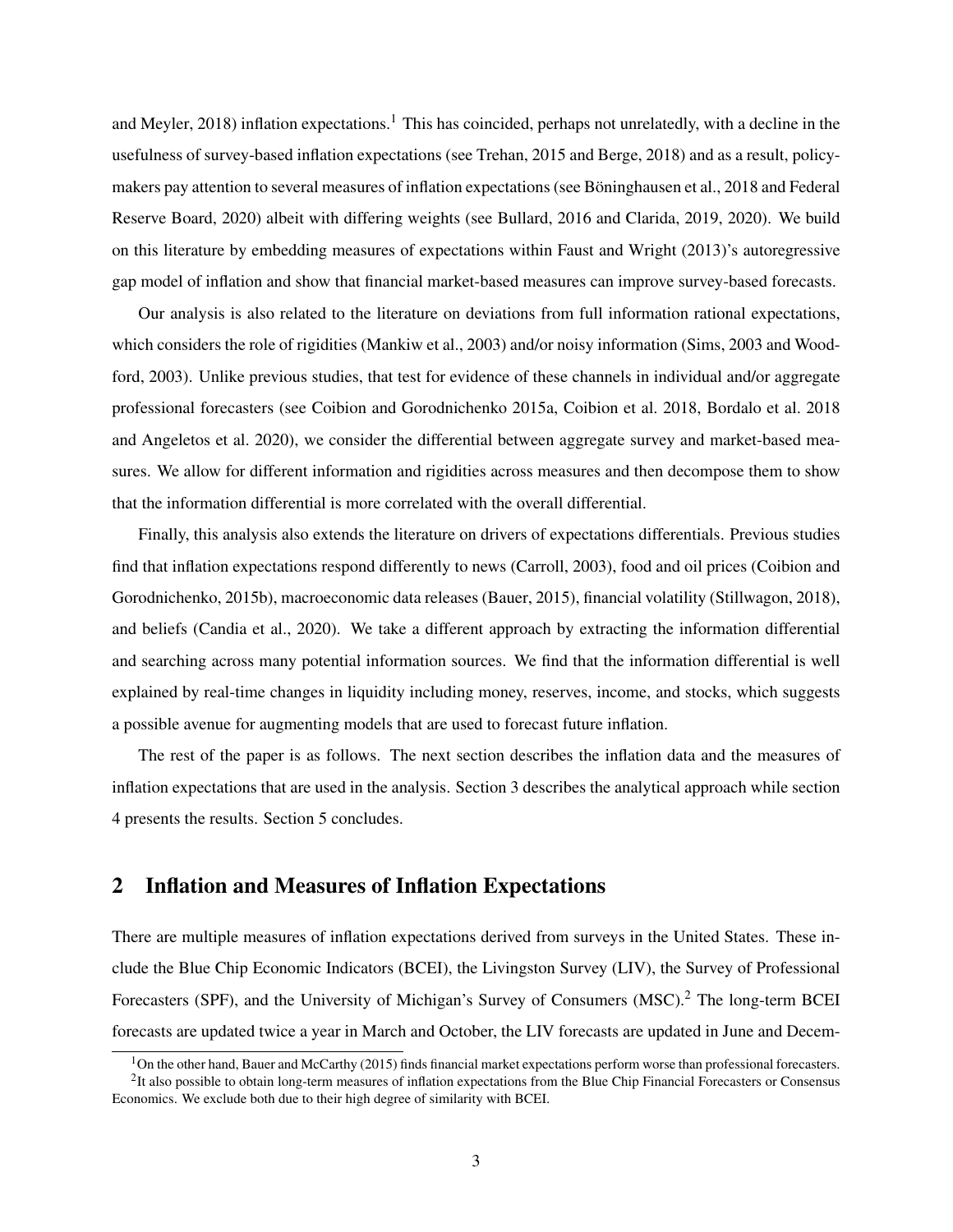ber, the SPF forecasts are updated quarterly and the MSC expectations are updated monthly. We focus on long-term expectations by only considering measures/forecasts of 5-years or longer. Furthermore, for those measures that are updated less often than at a quarterly frequency, we extend the most recent value until the measure is updated again.

Inflation expectations derived from financial markets are often based on the difference between Treasury Inflation-Protected Securities (TIPS) and nominal Treasury Securities and are referred to as Treasury Breakeven Inflation.<sup>3</sup> There are, however, several concerns associated with this measure which complicate its interpretation as a measure of expectations. In particular, breakeven inflation includes a possibly timevarying inflation risk premia as well as a liquidity bias due to differences in the respective markets. As a result, various approaches have been proposed to extract measures of expectations.

The U.S. Treasury produces a measure of Treasury Breakeven Inflation (TBI) which directly addresses the liquidity bias. The main features of this measure are (1) it is based on off-the-run Treasury securities which substantially reduces differences in liquidity across the nominal Treasury and TIPS markets; and (2) it is calculated using spot rates instead of yields to ensure consistency with inflation rates; see Girola (2019). This measure extends back to 2003 and is updated on a monthly basis using daily data. Church (2019) shows that TBI correlates well with future non-seasonally adjusted CPI.

Alternatively, models are used to extract expectations from breakeven inflation. One approach comes from D'Amico et al. (2018, DKW), who use a no-arbitrage pricing model to extract inflation expectations from nominal yields, TIPS yields, and inflation. Their measure is updated monthly by the Federal Reserve Board; see Kim et al. (2019). We also consider two other model-based measures of long-term inflation expectations. Haubrich et al. (2012, HPR) use a GARCH model to extract monthly inflation expectations from surveys of professional forecasters, nominal Treasury yields, and inflation swaps. Their measure is available on a monthly basis since 1982 and is maintained by the Federal Reserve Bank of Cleveland.<sup>4</sup> Aruoba (2020, ARU) also produces a term-structure of inflation expectations based on information from multiple surveys of professional forecasters. This measure is available on a monthly basis since 1998 and is maintained by the Federal Reserve Bank of Philadelphia.

We measure U.S. inflation using the February 2020 vintage of the seasonally adjusted consumer price inflation (CPI-U). We transform this series into the quarterly annualized inflation rate by taking the average price level over the quarter and then taking the log difference multiplied by 400. The sample of interest is from 2003 Q1 - 2019 Q4 over which the measures of long-term inflation expectations are available.

<sup>&</sup>lt;sup>3</sup>Note that TIPS are based on non-seasonally adjusted CPI. We exclude inflation swaps as a measure of expectations since data on them only extends back to 2004.

<sup>4</sup>Ajello et al. (2019) propose another model of inflation expectations derived from TIPS which we do not consider.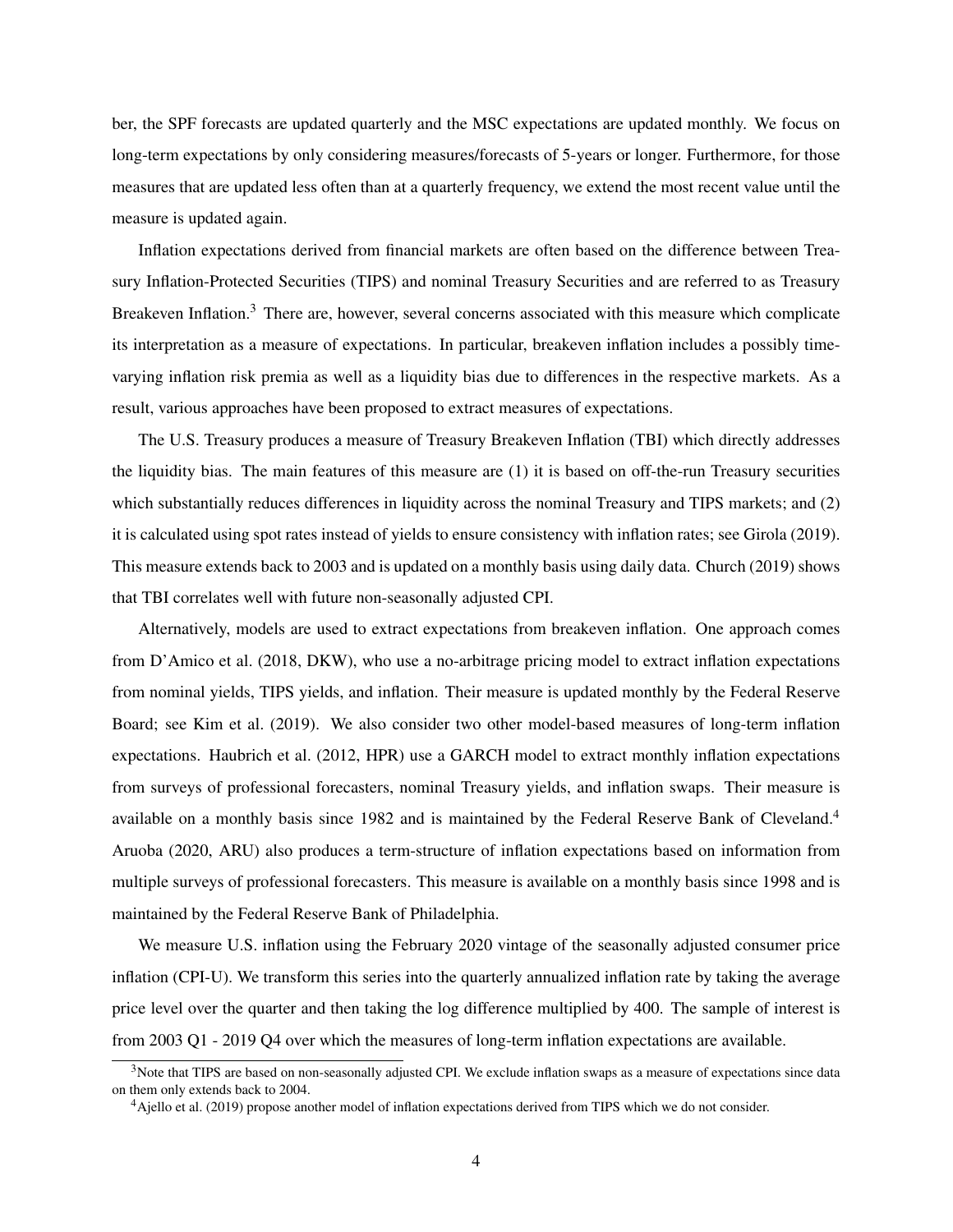

Figure 2.1: Inflation and Long-term Inflation Expectations (2003 Q1 - 2020 Q3)

Figure 2.1 plots inflation in Panel A and each of the measures of long-term inflation expectations in Panel B. Each measure of inflation expectations is presented on a CPI basis with the exception of the Michigan survey which is not tied to a specific measure of inflation. The measures are plotted quarterly from 2003 through 2020 Q3 where higher-frequency measures are averaged across the full quarter.<sup>5</sup> At the end of 2019, long-term inflation expectations ranged between 1.6 and 2.3 percentage points. There was a clear difference between survey-based measures (indicated by solid lines) and measures derived primarily from financial markets (indicated by dotted or dashed lines). In recent years, survey-based measures were all higher than financial market-based measures. This gap became more apparent during the spread of COVID-19 in 2020.

|             | <b>BCEI</b> | <b>SPF</b> | LIV  | <b>MSC</b> | ARU  | <b>HPR</b> | <b>DKW</b> | TBI  |
|-------------|-------------|------------|------|------------|------|------------|------------|------|
| <b>BCEI</b> | 1.00        | 0.73       | 0.67 | 0.37       | 0.77 | 0.29       | 0.41       | 0.44 |
| <b>SPF</b>  |             | 1.00       | 0.81 | 0.60       | 0.79 | 0.60       | 0.74       | 0.60 |
| LIV         |             |            | 1.00 | 0.72       | 0.68 | 0.41       | 0.63       | 0.69 |
| <b>MSC</b>  |             |            |      | 1.00       | 0.54 | 0.42       | 0.62       | 0.68 |
| ARU         |             |            |      |            | 1.00 | 0.53       | 0.54       | 0.50 |
| <b>HPR</b>  |             |            |      |            |      | 1.00       | 0.87       | 0.53 |
| <b>DKW</b>  |             |            |      |            |      |            | 1.00       | 0.59 |
| <b>TBI</b>  |             |            |      |            |      |            |            | 1.00 |
| PC          | 0.61        | 0.85       | 0.82 | 0.77       | 0.74 | 0.80       | 0.89       | 0.84 |

Table 2.1: Correlation Across Measures of Expectations (2003-2019)

*Notes: Pearson correlation coefficients are presented. PC: First Principal Component of inflation expectations.*

We can look at the correlations between different measures of inflation expectations to understand their similarities. Table 2.1 presents the correlations across measures and with their first principle component. The measures of expectations derived from professional forecasters are highly correlated with one another and

<sup>5</sup>See Appendix Figure A.2 for an illustrative timeline of the release dates for each measure in 2020 Q1.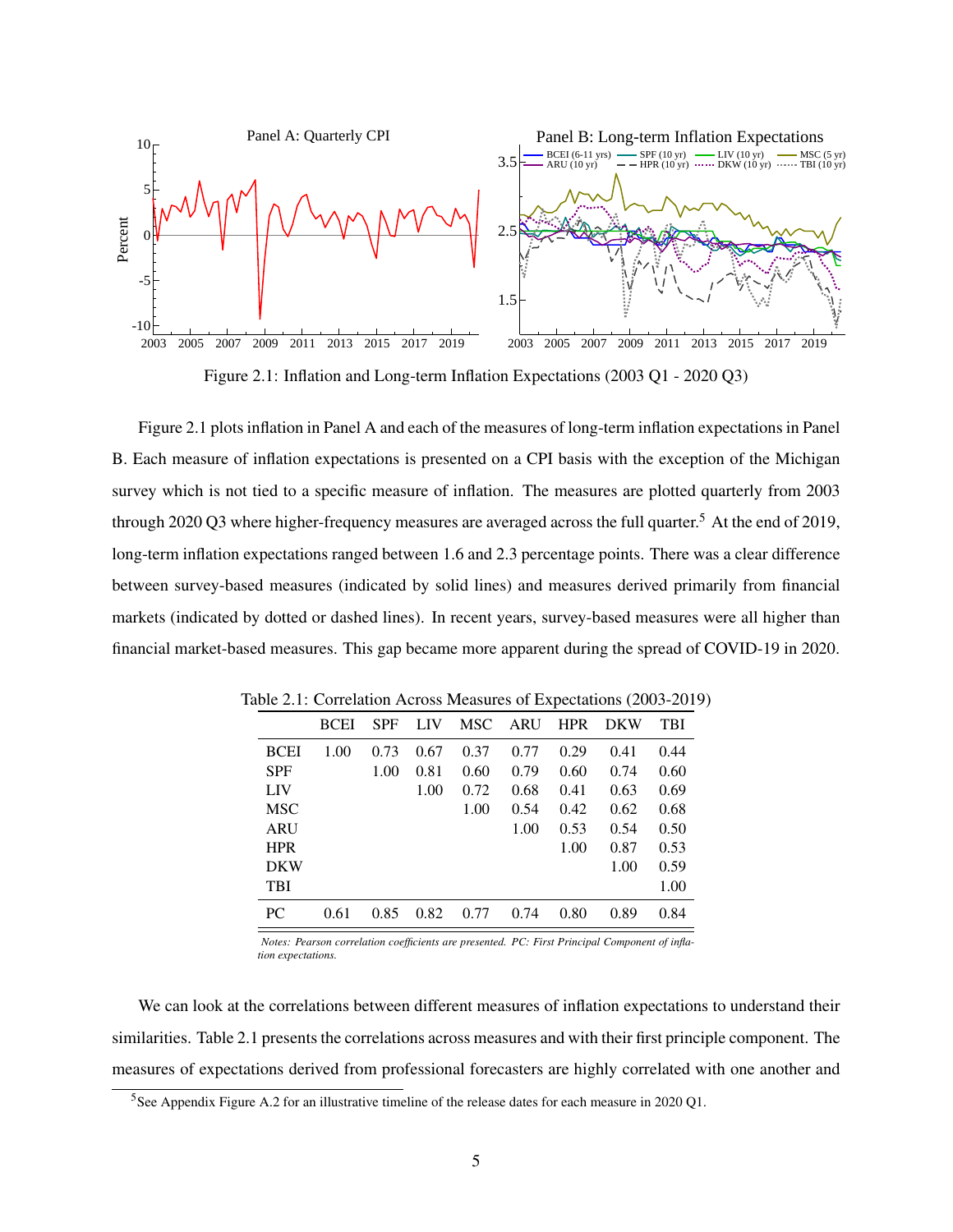with the ARU measure. Model-based measures of financial market expectations, HPR and DKW, are highly correlated with one-another despite using different information but are not particularly similar to TBI. Thus, while some measures are similar, there are substantial differences between them, which suggests they may contain unique information. On the other hand, the first principal component of all the measures correlates well with each measure individually. This suggests that there could be a common component or trend. While this is one approach for extracting information from multiple measures of inflation expectations, see Clarida (2020), in the following analysis we focus instead on the differences between measures.

## 3 Methods

There are several competing explanations for what drives differences in expectations. For example, Mankiw et al. (2003) propose a sticky-information model where gaps in expectations are explained by differences in rigidities. So, for example, market participants might update their expectations more quickly to the same set of information. An alternative explanation comes from a model of noisy-information, see Sims (2003) and Woodford (2003), where agents may have access to different kinds of information. In this context, the gap is explained by access to (or a focus on) different information. Thus, market participants may be responding to a different, perhaps better or worse, information set.

To understand the relevance of these two explanations, it is necessary to establish a framework that can be used to disentangle them. We start with Faust and Wright (2013)'s autoregressive model of the gap between inflation and long-run expectations. The h-step-ahead forecasts from this model can be written as

$$
\tilde{\pi}_{t+h|t} = \tilde{\mu}_{t+h|t} + \rho^h \left( \pi_t - \mu_t \right), \tag{1}
$$

where  $\pi_t$  is inflation and  $\mu_t$  represents long-term expectations, generated at time *t*, about future inflation. In the simplest version of (1), the autoregressive parameter is fixed at  $\rho \equiv 0.46$ .<sup>6</sup> Future inflation expectations follow a random walk so that  $\tilde{\mu}_{t+h|t} = \mu_t$ . This implies that (1) has a time-varying long-run mean (commonly referred to as a time-varying trend). Other studies formulate variants of (1) using alternative long-run surveybased professional forecasts or statistical measures.<sup>7</sup> We are interested if market-based measures can add value beyond survey-based measures and so we appeal to the forecast-encompassing literature.

<sup>6</sup>The parameter for more recent periods is likely smaller than 0.46 as discussed by Chen (2019). The model nests a special case of the New Keynesian Phillips Curve assuming that the output gap follows an AR(1) process and all other coefficients are unity. Extending it to account for the output gap explicitly produces qualitatively similar results, available upon request.

 $7B$ ackwards looking statistical measures were proposed by Atkeson and Ohanian (2001), Stock and Watson (2007) and Ball and Mazumder (2011). Martinez et al. (2020) illustrate why they perform well in some settings.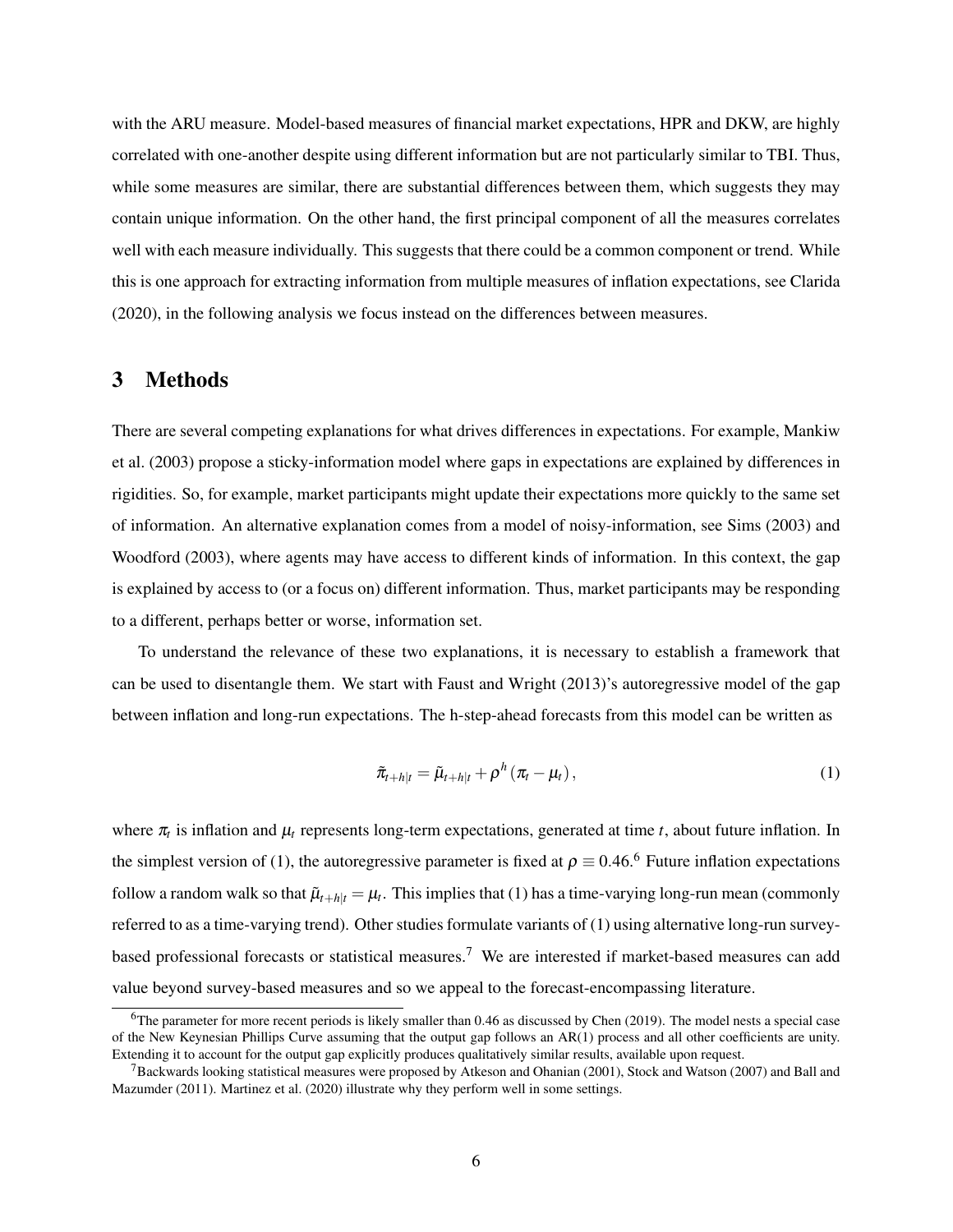Suppose for simplicity of exposition that there are only two different measures of expectations whose relative information content are of interest: survey-based expectations  $\mu_{t, Survey}$  and financial market-based expectations  $\mu_{t,Markets}$ . Furthermore, suppose that these measures are used as different time-varying longrun means in (1) to generate alternative forecasts of inflation. Then it is possible to formulate a forecastencompassing regression as in Chong and Hendry (1986) and Fair and Shiller (1989, 1990):

$$
\pi_{t+h} = \beta_{0,h} + \beta_{S,h}\tilde{\pi}_{t+h|t,Surve} + \beta_{M,h}\tilde{\pi}_{t+h|t,Markets} + u_{t+h},
$$
\n(2)

where  $\beta_{0,h}$  is the bias and  $u_{t+h}$  is the unexplained residual.<sup>8</sup> We can test for the uniqueness of information available from each of the forecasts in this equation.<sup>9</sup> For example, the joint hypothesis of  $\beta_{S,h} = 1$  and  $\beta_{M,h} = 0$  implies that the survey-based forecast sufficiently explains inflation at horizon *h* so that the marketbased forecast provides no additional value. Alternatively, the joint hypothesis of  $\beta_{S,h} = 0$  and  $\beta_{M,h} = 1$ implies that the survey-based forecast is not informative beyond the market-based forecast.<sup>10</sup>

The equation can be reinterpreted in the context of forecast combinations as originally discussed by Bates and Granger (1969). In fact, as illustrated by Granger and Ramanathan (1984), the population-optimal weights for combining the forecasts can be obtained from (2) when a homogeneity restriction  $\beta_{S,h} + \beta_{M,h} \equiv 1$ is imposed. In the context of forecast-encompassing, Ericsson (1993) shows that the homogeneity restriction implies that (2) can be rewritten by subtracting  $\tilde{\pi}_{t+h|t,Surve}$  from both sides so that

$$
e_{t+h,Survey} = \beta_{0,h} + \beta_{M,h} \left( \tilde{\pi}_{t+h|t,Markets} - \tilde{\pi}_{t+h|t,Survey} \right) + \tilde{u}_{t+h},
$$
\n(3)

where  $e_{t+h,Surve} = \pi_{t+h} - \tilde{\pi}_{t+h|t,Surve}$  is the survey-based forecast error. The importance of the differential between the market-based forecast and the survey-based forecast is determined by the optimal weight on the market-based forecasts  $\beta_{M,h}$  in (3). When both forecasts are generated from (1) with fixed  $\rho$ , the forecast differential is the horizon weighted expectations differential

$$
\left(\tilde{\pi}_{t+h|t,Markets} - \tilde{\pi}_{t+h|t, Survey}\right) = \left(1 - \rho^h\right)\left(\mu_{t,Markets} - \mu_{t, Survey}\right),\tag{4}
$$

where greater weight is given to the expectations differential at longer horizons. Therefore, the focus on the forecast differential is a formalization of the implicit framework by Clarida (2019, 2020). In this context,

<sup>8</sup>The bias term captures expectation differentials that are constant over time; e.g. see Bürgi (2020).

<sup>9</sup>The forecasts are non-nested and parameters are fixed so standard t-tests are used (Harvey et al., 1998) without correcting for parameter estimation uncertainty (West, 2001) or nested models (Clark and McCracken, 2001; Hansen and Timmermann, 2015).

 $10$ Romer and Romer (2000) spurred a separate literature by referring to these as information advantage hypotheses.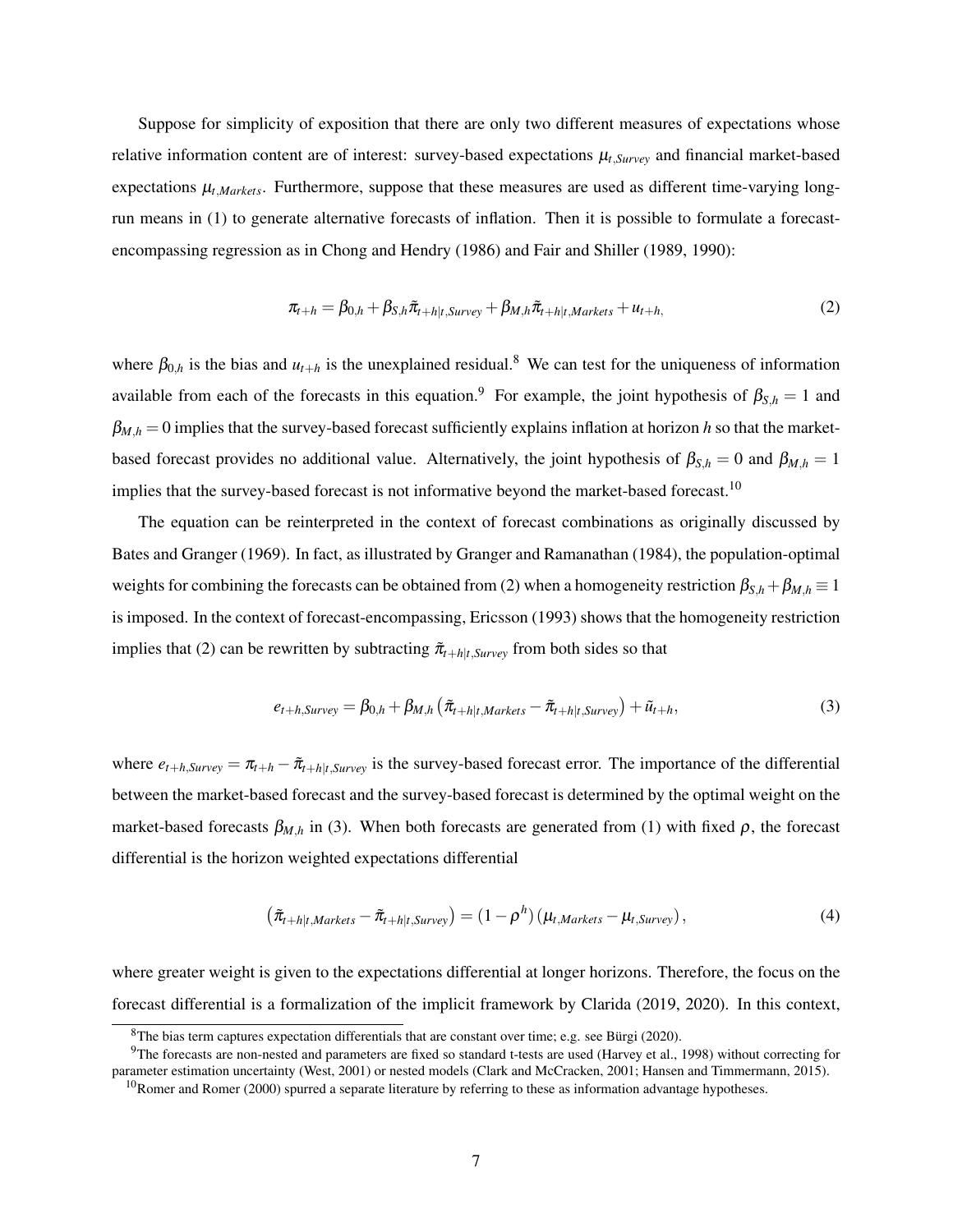the null hypothesis  $\beta_{M,h} = 0$  means that the expectations differential provides no explanatory power for the survey-based forecast errors. Alternatively, the null hypothesis that  $\beta_{M,h} = 1$  means that the expectations differential completely explains the survey-based forecast errors. Together, both null hypotheses help identify if the expectations differential adds value to the survey-based forecasts.

This framework can be extended in several ways. First, it can be used to evaluate two survey-based forecasts. Although the direction of information flow becomes less clear, the approach can still be used to assess whether the expectations differential helps explain the forecast errors. Second, it can be augmented by conditioning on additional information. For example, the unemployment gap can be added to (3) to evaluate if omitting the Phillips curve from the forecasts matters. Third, the forecast-encompassing equation can be extended to test multiple horizons (see Hungnes, 2018) and/or more than two forecasts (see Martinez, 2015 and Ericsson and Martinez, 2019) jointly.<sup>11</sup> Finally, the tests can also be adapted to allow for time variation and instabilities using information fluctuation tests; see Rossi and Sekhposyan (2016).

While the forecast-encompassing framework allows for general differences in information content between forecasts, it can also be reinterpreted as a test of the combined differences in information and rigidities in expectations. To see this, suppose that each measure of expectations can be described as

$$
\mu_{t,m} = \gamma_m f_{t,m} + (1 - \gamma_m) \mu_{t-1,m},\tag{5}
$$

where  $f_{t,m}$  is a measure-specific function of information available at time *t* and  $\gamma_m$  denotes how quickly expectations are updated by this information (i.e. rigidity).<sup>12</sup> The differential between market-based and survey-based expectations can then be decomposed into the rigidity differential multiplied by the discounted change in survey expectations plus the discounted information differential plus the initial conditions:

$$
(\mu_{t,Markets} - \mu_{t,Survey}) = (\gamma_{Markets} - \gamma_{Survey}) \sum_{j=0}^{T-1} (1 - \gamma_{Markets})^j \left[ \frac{\Delta \mu_{t-j, Survey}}{\gamma_{Survey}} \right]
$$

$$
+ \gamma_{Markets} \sum_{j=0}^{T-1} (1 - \gamma_{Markets})^j \left[ f_{t-j, Markets} - f_{t-j, Survey} \right]
$$
(6)
$$
+ (1 - \gamma_{Markets})^T (\mu_{t-T, Markets} - \mu_{t-T, Survey}).
$$

This implies that market-based expectations can be both less rigid, γ*Survey* < γ*Markets*, and have access to different information  $f_t$ ,*Markets*  $\neq f_t$ , *Survey* such that a combination of the information and rigidity differentials drives the total expectations differential and therefore the forecast discrepancy.

<sup>&</sup>lt;sup>11</sup> See Appendix A.1 for how the general multi-horizon case simplifies in this context.

<sup>&</sup>lt;sup>12</sup>This is consistent with the earlier assumption that  $\mu_{t+h|t}$  is a random walk when  $f_{s,t}$  is also treated as a random walk.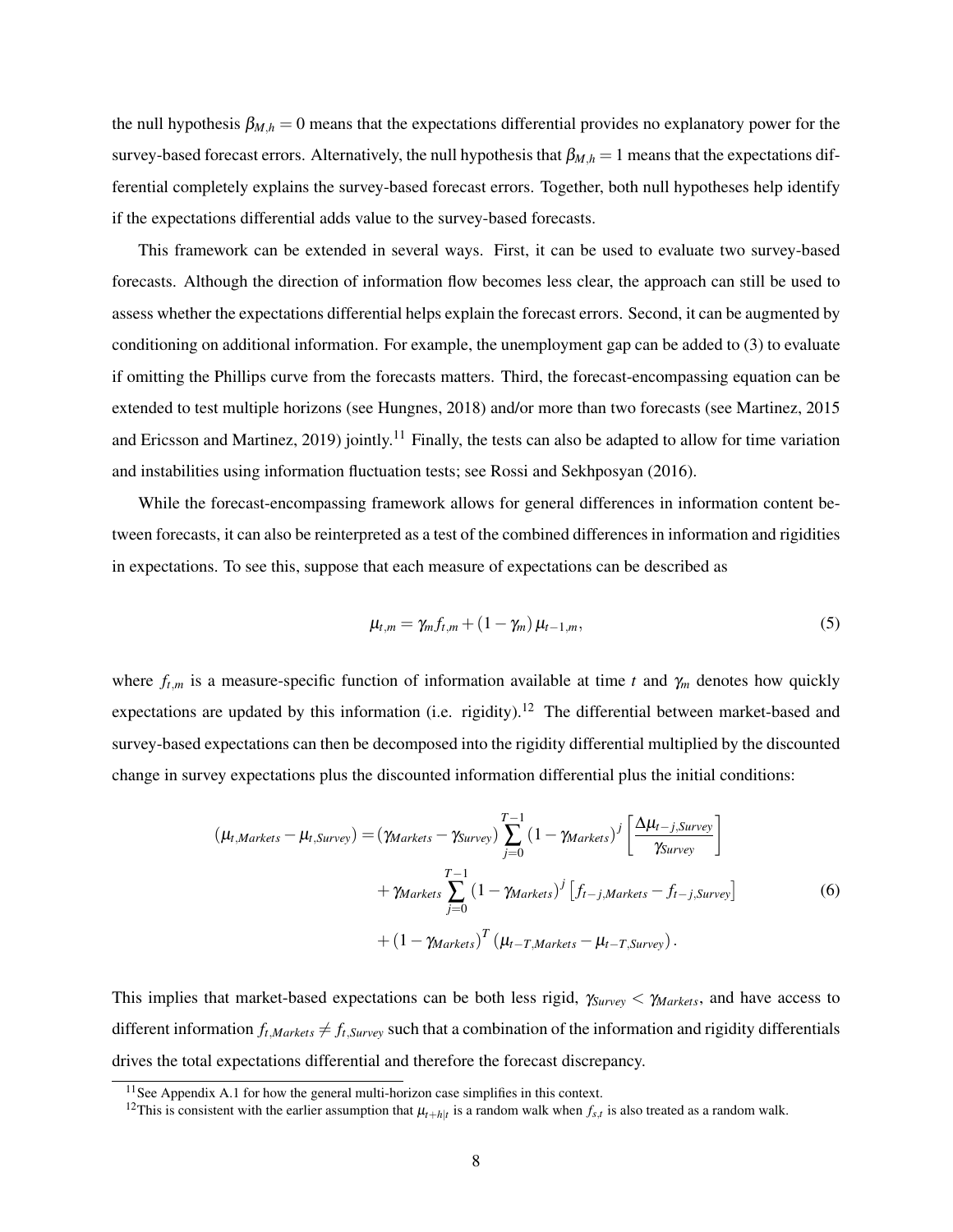We can use the decomposition in (6) to understand which of the two channels is more important for predicting future inflation. However, we first need to identify the degree of information rigidity in each measure of expectations. To do this, we impose a common function of information across each measure of expectations as a noisy prediction of current inflation  $f_{t,m} = \pi_t + \varepsilon_{t,m}$  so that (5) becomes

$$
\mu_{t,m} = \gamma_m \pi_t + (1 - \gamma_m) \mu_{t-1,m} + \gamma_m \varepsilon_{t,m}, \tag{7}
$$

which is similar to the approaches by Coibion and Gorodnichenko (2015a) and Jorgensen and Lansing (2019) among others. The main difference is that we allow additional information beyond current inflation to impact long-term expectations formation. For example, Bauer (2015) finds that both market-based and survey-based measures of expectations respond to inflation and macroeconomic news releases.

However, considering (1) and (7) together implies that expectations and inflation are determined simultaneously when  $\gamma_m \neq 0$ . This means that  $\gamma_m$  cannot be identified from (7) alone. Therefore, we formulate (1) and (7) as a system of simultaneous equations

$$
\left(\begin{array}{cc}1 & -1 \\ -\gamma_m & 1\end{array}\right)\left(\begin{array}{c}\pi_t \\ \mu_{t,m}\end{array}\right)=\left(\begin{array}{cc}\rho & -\rho \\ 0 & 1-\gamma_m\end{array}\right)\left(\begin{array}{c}\pi_{t-1} \\ \mu_{t-1,m}\end{array}\right)+\left(\begin{array}{c}\nu_t \\ \gamma_m\varepsilon_{t,m}\end{array}\right),\tag{8}
$$

where we assume that the shocks  $v_t$  and  $\varepsilon_{t,m}$  are both i.i.d. with a general covariance structure. If  $\gamma_m \neq 1$ , then we can rewrite (8) as a system of reduced form equations

$$
\begin{pmatrix} \pi_t \\ \mu_{t,m} \end{pmatrix} = \begin{pmatrix} \frac{\rho}{1-\gamma_m} & 1 - \frac{\rho}{1-\gamma_m} \\ \frac{\gamma_m \rho}{1-\gamma_m} & 1 - \frac{\gamma_m \rho}{1-\gamma_m} \end{pmatrix} \begin{pmatrix} \pi_{t-1} \\ \mu_{t-1,m} \end{pmatrix} + \frac{1}{1-\gamma_m} \begin{pmatrix} 1 & 1 \\ \gamma_m & 1 \end{pmatrix} \begin{pmatrix} v_t \\ \gamma_m \varepsilon_{t,m} \end{pmatrix}, \qquad (9)
$$

which can also be expressed in vector equilibrium-correction form

$$
\left(\begin{array}{c}\Delta \pi_t \\ \Delta \mu_{t,m}\end{array}\right) = \left(\begin{array}{c}\frac{\rho}{1-\gamma_m}-1 \\ \frac{\gamma_m \rho}{1-\gamma_m}\end{array}\right) (\pi_{t-1}-\mu_{t-1,m}) + \frac{\gamma_m}{1-\gamma_m} \left(\begin{array}{c}\frac{1}{\gamma_m}v_t + \varepsilon_{t,m} \\ v_t + \varepsilon_{t,m}\end{array}\right),\tag{10}
$$

where when  $\gamma_m \neq 0$  weak exogeneity is violated such that there is a reduced-rank restriction that pins down both equations and implies that the system in levels is a non-stationary I(1) process; see Hendry (1995).

We can estimate the bivariate vector equilibrium-correction model in (10) as

$$
\begin{pmatrix}\n\Delta \hat{\pi}_t \\
\Delta \hat{\mu}_{t,m}\n\end{pmatrix} = \begin{pmatrix}\n\hat{c}_{\pi,m} \\
\hat{c}_{\mu,m}\n\end{pmatrix} + \begin{pmatrix}\n\hat{\alpha}_{1,m} \\
\hat{\alpha}_{2,m}\n\end{pmatrix} (\pi_{t-1} - \mu_{t-1,m}),
$$
\n(11)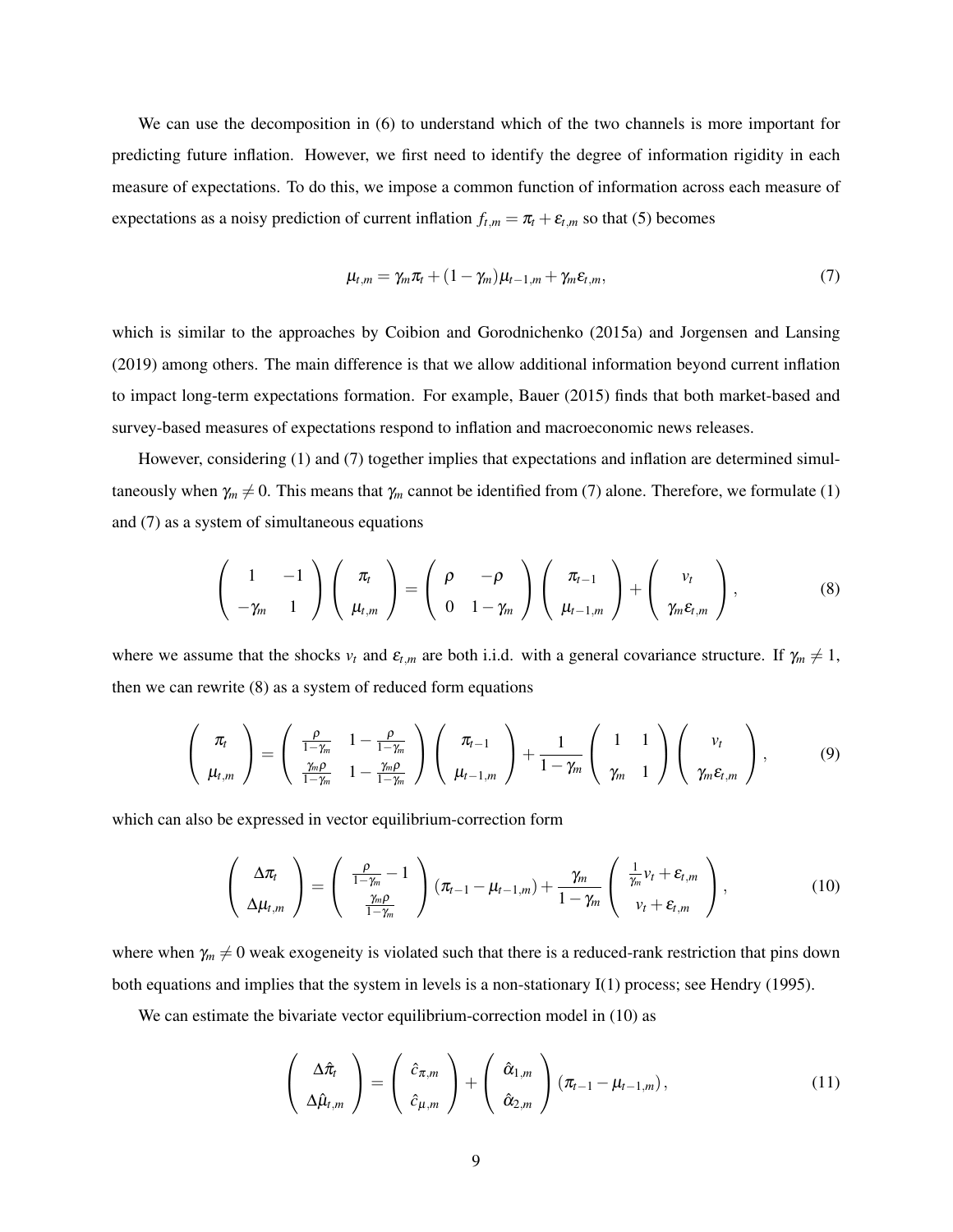where  $\hat{\alpha}_{1,m}$  and  $\hat{\alpha}_{2,m}$  are the estimates of  $\alpha_{1,m} = \frac{\rho}{1-\rho}$  $\frac{\rho}{1-\gamma_m}-1$  and  $\alpha_{2,m}=\frac{\gamma_m\rho}{1-\gamma_m}$  $\frac{\gamma_m p}{1-\gamma_m}$  and where  $\hat{c}_{i,m}$  are the variable specific intercepts. To identify  $\gamma_m$  from (11), assuming  $\rho$  is known, we impose the restriction that  $\hat{\alpha}_{2,m}$  =  $\hat{\alpha}_{1,m} + 1 - \rho$ . Then  $\hat{\gamma}_m = 1 - \frac{\rho}{\hat{\alpha}_{1,m}}$  $\frac{p}{\hat{\alpha}_{1,m+1}}$ . Assuming the residuals are i.i.d. normal then, when applying the multivariate delta method (Casella and Berger, 2002), the coefficient standard error is  $\hat{\sigma}_{\hat{j}_m} = \frac{\rho \hat{\sigma}_{\hat{\alpha}_{1,m}}}{(\hat{\alpha}_{1,m}+1)}$  $\frac{r-a_{1,m}}{(\hat{\alpha}_{1,m}+1)^2}$ 

Once we identify the degree of information rigidity for each measure of expectations, it is possible to decompose differences in expectations using (6). Shutting down the differences in rigidities by setting  $\gamma_{Markets} \equiv \gamma_{Survey}$  while conditioning on the original set of information or shutting down the information channel by setting  $f_{t,Markets} \equiv f_{t,Survey}$  can help illustrate the roles that information and rigidity play in generating a wedge between alternative measures of expectations.

Using the decomposition in (6), we can also identify the information differential and what kinds of economic variables might be able to explain it. To do this, we formulate a model based on the estimated information differential for a given measure of expectations

$$
\nabla f_{t,m} = (f_{t,m} - f_{t,BCEI}) = \beta_{0,m} + \sum_{i=1}^{N} \beta_{i,m} \Delta x_{i,t} + o_{t,m},
$$
\n(12)

where  $\Delta x_{i,t}$  represents the percent change in a given source of information at time *t* and  $o_{t,m}$  is the unexplained residual. When  $N > T$  it is not possible to estimate (12) using traditional methods. We select over all *N* sources of information using a general-to-specific automatic model selection procedure implemented in 'Autometrics'; see Doornik (2009). Autometrics performs a tree search over many subsets of the variables and uses F-tests to eliminate groups of variables. It also checks the selected models against the starting point for acceptable information loss. This reduces issues associated with highly correlated variables that plague other model selection procedures; see Doornik (2008) and Hendry and Doornik (2014). Once we isolate the most important variables, we can use them to predict the information differential, understand whether they drive the overall differential, and ascertain to what extent they explain historical forecast improvements.

### 4 Results

We start by testing the overall information differences in individual forecast pairs. The forecast-encompassing test results are presented in Table 4.1 where major columns represent different horizons and major rows represent different measures of expectations. For simplicity we use BCEI as the baseline and only consider non-professional survey-based measures as alternatives. In each block of cells, the first entry presents the estimate of  $\beta_{M,h}$  from (3). The second entry is the p-value associated with the null hypothesis that  $\beta_{M,h} = 1$ . The third entry is the p-value associated with the null hypothesis that  $\beta_{M,h} = 0$ .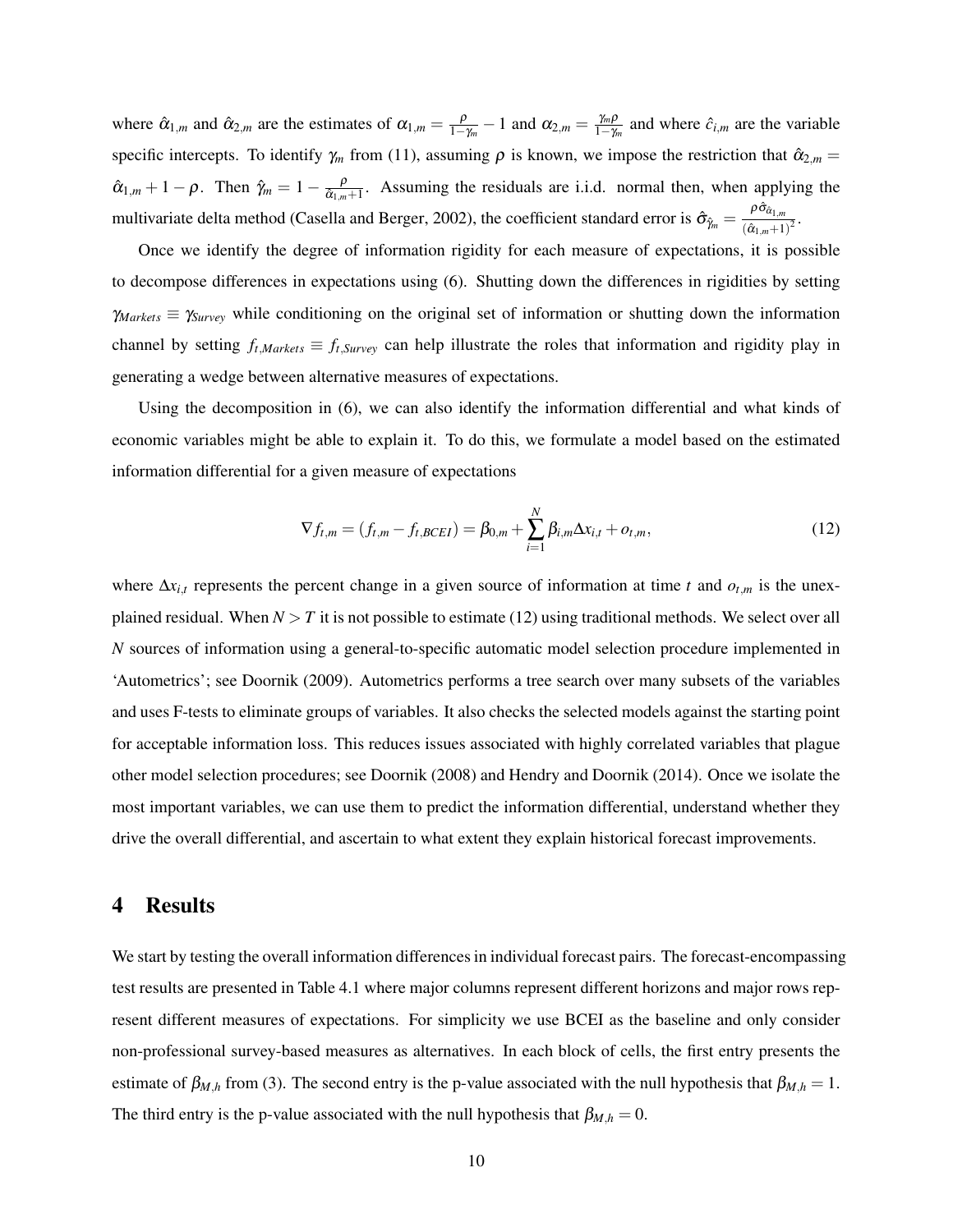| Horizon:   |                                                      | 2                                         | 3                                 | 4                                         | 5                                                         | 6                                 | 7                                                | 8                                       | Joint                                                 |
|------------|------------------------------------------------------|-------------------------------------------|-----------------------------------|-------------------------------------------|-----------------------------------------------------------|-----------------------------------|--------------------------------------------------|-----------------------------------------|-------------------------------------------------------|
| <b>MSC</b> | 3.12<br>[0.261]<br>$\{0.100\}$                       | $-0.91$<br>[0.390]<br>${0.681}$           | $-1.30$<br>[0.234]<br>{0.499}     | $-0.11$<br>[0.442]<br>{0.939}             | 0.87<br>[0.916]<br>${0.470}$                              | 0.13<br>[0.515]<br>${0.925}$      | $-1.50$<br>$[0.075]$ <sup>*</sup><br>$\{0.282\}$ | $-1.27$<br>$[0.063]$ *<br>$\{0.294\}$   | $-2.31$<br>$\llbracket 0.249 \rrbracket$<br>${0.417}$ |
| <b>HPR</b> | 0.83<br>$\llbracket 0.872 \rrbracket$<br>${0.421}$   | 0.72<br>[0.794]<br>{0.494}                | 1.73<br>[0.350]<br>${0.029}^{**}$ | 2.49<br>$[0.033]^{**}$<br>$\{0.001\}$ *** | 2.59<br>$[0.028]^{**}$<br>{0.001}***                      | 1.97<br>[0.271]<br>${0.028}^{**}$ | 1.57<br>[0.585]<br>$\{0.137\}$                   | 1.46<br>[0.650]<br>$\{0.155\}$          | 1.67<br>[0.310]<br>$\{0.008\}$ ***                    |
| <b>DKW</b> | 2.00<br>$\llbracket 0.361 \rrbracket$<br>$[0.070]^*$ | 1.96<br>[0.322]<br>$10.045$ <sup>**</sup> | 2.20<br>[0.162]<br>$[0.012]^{**}$ | 2.49<br>$[0.076]$ *<br>{0.004}***         | 2.35<br>$\begin{bmatrix} 0.189 \\ 0.017 \end{bmatrix}$ ** | 1.82<br>[0.449]<br>$(0.095)^*$    | 1.62<br>[0.582]<br>$\{0.152\}$                   | 1.30<br>[0.778]<br>${0.225}$            | 1.45<br>[0.904]<br>$\{0.053\}^*$                      |
| <b>TBI</b> | 0.10<br>[0.372]<br>(0.918)                           | $-0.52$<br>[0.139]<br>$\{0.608\}$         | $-0.20$<br>[0.169]<br>${0.816}$   | 0.58<br>[0.508]<br>${0.356}$              | 1.25<br>[0.677]<br>${0.039}$ **                           | 0.62<br>[0.519]<br>${0.285}$      | $-0.42$<br>$[0.020]^{**}$<br>10.484)             | $-0.99$<br>$[0.006]$ ***<br>$\{0.158\}$ | $-0.49$<br>[0.338]<br>${0.436}\$                      |
|            |                                                      |                                           |                                   |                                           |                                                           |                                   |                                                  |                                         |                                                       |

Table 4.1: Forecast-Encompassing Coefficients and Probabilities Relative to BCEI

*Notes: Horizon is number of quarters-ahead that are being forecast. The values in each block are 1): the estimated coefficients from equation (3) with a dummy variable for 2008 Q4, 2): The p-value associated with the null-hypothesis that the coefficient is equal to unity in the square brackets; and 3): The p-value associated with the null hypothesis that the coefficient is equal to zero in the squigly brackets. All tests use HAC estimates from Andrews (1991). \*p*< 0.1 *\*\*p*< 0.05 *\*\*\*p*< 0.01

For example, in the third major row and the first major column, the estimate for the optimal weight on DKW at  $h = 1$  is  $\hat{\beta}_{DKW,1} = 2$ . The homogeneity restriction implies that the optimal weight on BCEI is therefore  $\hat{\beta}_{BCEL,1} = -1$ . The null hypothesis that  $\beta_{DKW,1} = 1$  cannot be rejected with a probability of 36.1 percent. However, the null hypothesis that  $\beta_{DKW,1}=0$  is weakly rejected with a probability of 7.0 percent. Together, these results suggest that the expectations differential between DKW and BCEI explains the BCEI-based forecast-errors at this horizon.

The forecast-encompassing results are generally supportive of market-based measures of expectations. Both the HPR and the DKW differentials are informative across several horizons with DKW doing particularly well up through six-quarters-ahead. Furthermore, both the HPR and DKW differentials are informative for BCEI when considering all horizons jointly. The evidence is mixed for the TBI differential in that it is informative at the 1-year-ahead forecast horizon but is not informative at longer horizons. These results are robust to the use of alternative survey-based measures as a baseline and are broadly robust to controlling for the unemployment gap as a measure of the Phillips curve; see Appendix Tables A.3 and A.4. Following Ericsson (1992), the forecast encompassing results are also mirrored by the relative RMSE rankings; see Appendix A.2. The results are somewhat sensitive to time-varying instabilities, especially for MSC and TBI, and most of the informative differences appear to be significant around 2008; see Appendix A.3.

This provides support for the hypothesis that market-based measures have access to better information and/or are less rigid than the survey forecasts. The results for HPR and DKW indicate that the differential between the market-based measures of expectations and BCEI can help explain BCEI forecast errors. This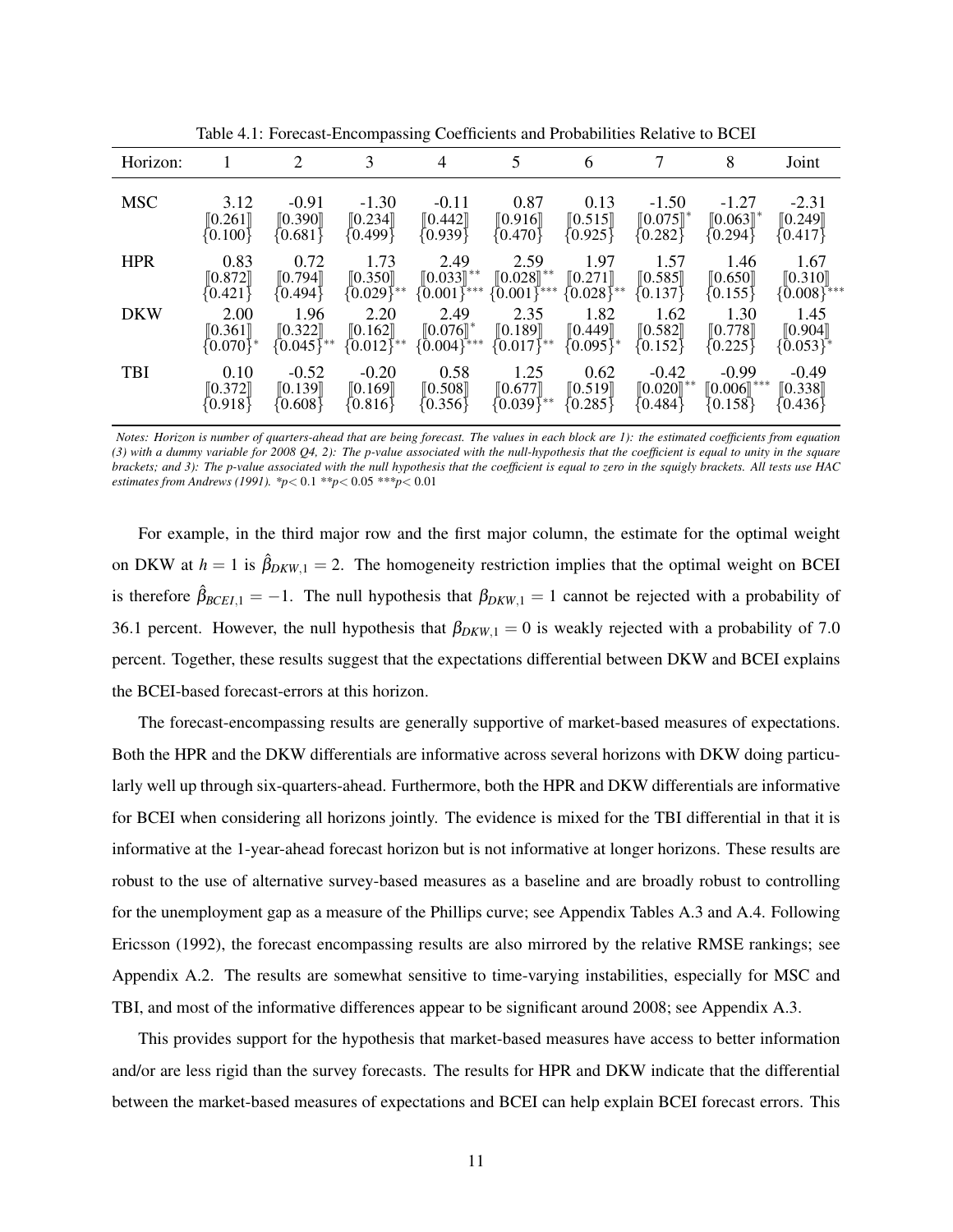suggests that the market-based measures respond more quickly to new and useful information and that all of the weight should be given to them at some horizons. However, not all measures of market-based expectations have the same value and some appear to be better at predicting future inflation than others.

#### 4.1 Identifying Rigidity

We now decompose the differences between alternative measures of expectations in order to better understand what is driving the differences and where the relative value stems from. We start by estimating the degree of information rigidity for each measure of expectations using (11) .

The estimates of  $\gamma_m$  are shown in Table 4.2. The first row presents the baseline estimates assuming the model is correctly specified and without allowing for any instabilities. Many of the estimates are not significantly different from zero. This implies that expectations are weakly exogenous with respect to inflation and so follow a random walk process. However, the HPR measure of expectations has estimates which are positive and significantly different from zero. This implies that these measures are equilibrium-correcting such that they adjust to reduce the gap with past inflation. In particular, the estimate of 0.025 for HPR implies that this measure adjusts back to the equilibrium relationship within 10 years. If the BCEI and TBI estimates were statistically significant, then the negative values would imply that they are equilibrium diverging such that they adjust to increase the gap with past inflation.

| rative $\mathbf{R}$ . Estimates or $\eta\eta$ for renormalize measures or Equipment Expectations |             |         |            |            |          |
|--------------------------------------------------------------------------------------------------|-------------|---------|------------|------------|----------|
|                                                                                                  | <b>BCEI</b> | MSC .   | <b>HPR</b> | <b>DKW</b> | TBI      |
| No Model Instability:                                                                            | $-0.005$    | 0.005   | $0.025*$   | 0.013      | $-0.023$ |
|                                                                                                  | (0.007)     | (0.012) | (0.015)    | (0.010)    | (0.025)  |
| Model Instability / Misspecification:                                                            | $0.019**$   | 0.007   | $0.025*$   | 0.013      | $-0.031$ |
|                                                                                                  | (0.008)     | (0.011) | (0.015)    | (0.010)    | (0.024)  |

Table 4.2: Estimates of γ*<sup>m</sup>* for Alternative Measures of Long-Term Expectations

*Notes: All equations are estimated from from 2003Q2 - 2019Q4 (67 observations) with a constant. Allow for model instability/misspecification by selecting over and retaining potential outliers and shifts using Autometrics with Impulse Indicator Saturation (IIS) and Differenced-IIS (DIIS). The target gauge is* 0.1% *so that under the null hypothesis we expect 0.2 irrelevant indicators to be retained on average. See see Appendix Table A.6 for the retained impulses. The estimated standard errors are in parentheses. \*p*< 0.1 *\*\*p*< 0.05 *\*\*\*p*< 0.01

We also allow for model instability or misspecification. This can have a large impact on how important expectations are for inflation; see Castle et al. (2014). We allow for any number of outliers and shifts at any point in time by re-estimating (11) with Impulse Indicator Saturation (IIS) and Differenced-IIS (DIIS) using a target gauge of 0.1% (see Hendry et al., 2008 and Castle et al., 2011). 2008 Q4 is retained as a significant outlier across all measures. Table 4.2 shows that when accounting for instabilities, the estimate for BCEI goes from being weakly exogenous to equilibrium-correcting while the estimate for TBI declines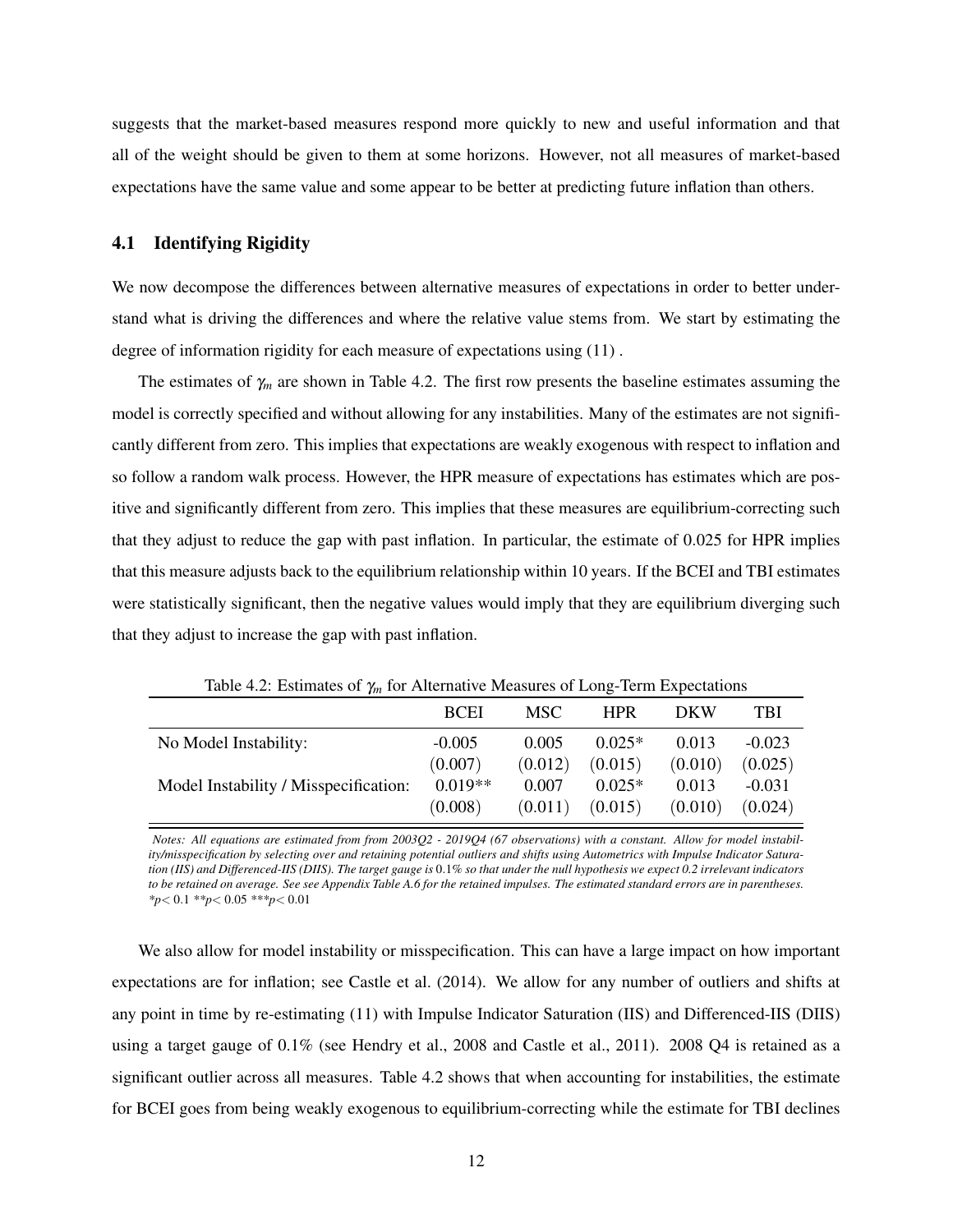but remains statistically insignificant; this is also seen in the recursive plots in Appendix Figure A.3. There is also a concern that the BCEI's lower frequency update schedule could affect its estimates. However, Appendix Table A.5 shows similar estimates for other higher frequency surveys of professional forecasters.

The estimates of  $\gamma_m$  imply that the persistence or rigidity in long-run expectations is very high over this period regardless of which measure is used. This finding is consistent with previous studies that show rigidity / persistence has increased in the past few decades; e.g. see Jorgensen and Lansing (2019). Note that our estimates of  $\gamma_m$  are sensitive to the choice of  $\rho$ . For example, if inflation persistence has declined to  $\rho = 0.2$ , as suggested by Chen (2019), then the estimates of  $\gamma_m$  for the survey-based measures would be slightly larger, whereas the estimates for the market-based measures would be somewhat smaller.

#### 4.2 The Rigidity vs. Information Channels

The contributions from the various drivers of the expectations differentials are plotted in Figure 4.1 for four different measures. This is based on the decomposition in (6) and using the estimates for γ*<sup>m</sup>* when allowing for model instabilities in Table 4.2.<sup>13</sup> We start by plotting the overall differences between BCEI and four other measures. Next, we shut down the differences in the information channel so that,  $f_{t,m} = f_{t,BCEI}$ , which implies that only the differences in rigidity and the initial conditions are allowed to operate. Figure 4.1 shows that this explains very little of the overall differentials, with the possible exceptions of MSC and TBI.



<sup>&</sup>lt;sup>13</sup>Note that we set  $\gamma_{TBI} = 0.005$  in line with the smallest other estimate to ensure that its estimated value is non-negative.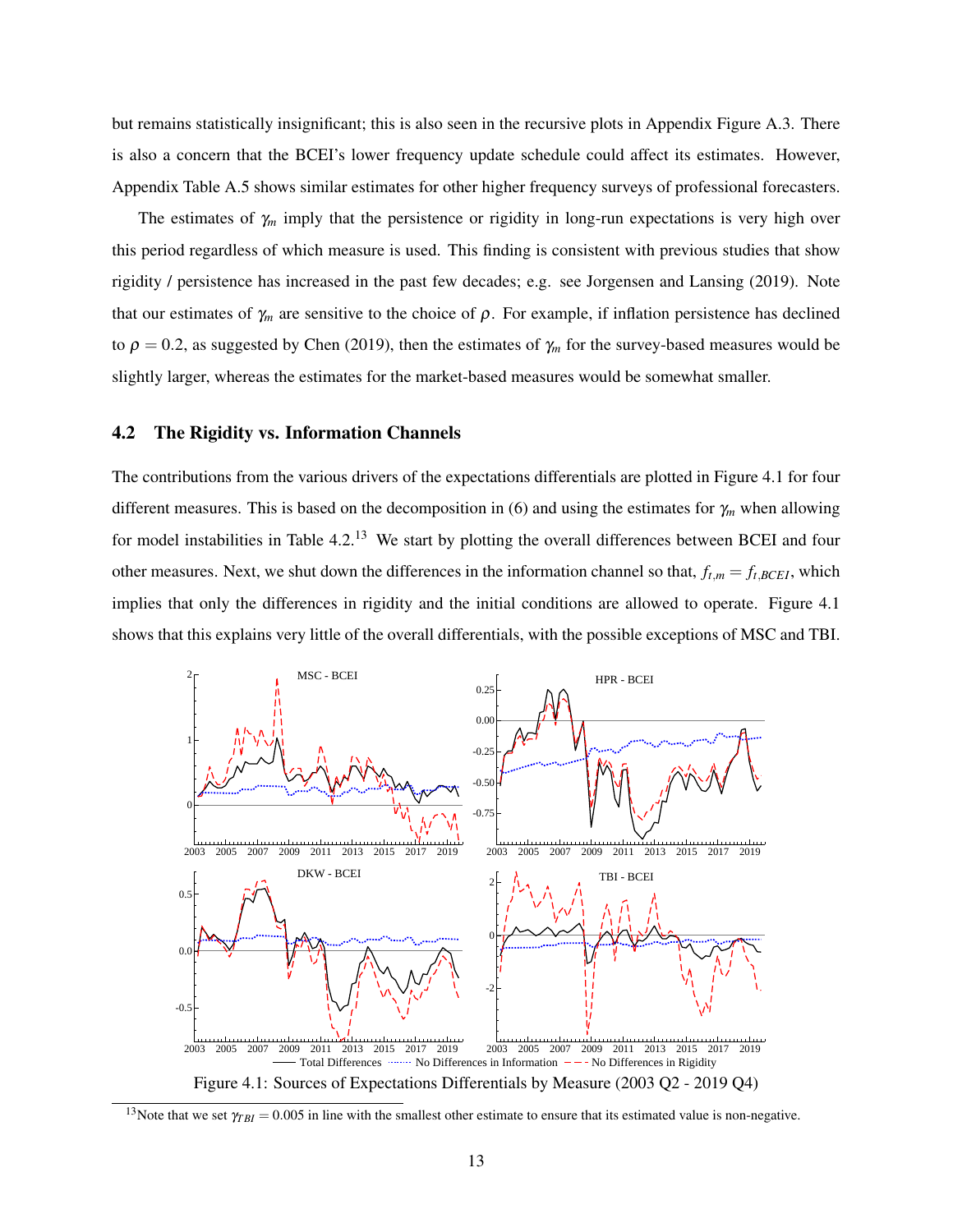Finally, we close the rigidity differential so that,  $\gamma_m = \gamma_{BCEI}$ , which means that only the information differential and the initial conditions are allowed to operate. Figure 4.1 shows that the information differential captures most of the overall differential. Despite the seemingly small impact of accounting for model instability in Table 4.2, if we ignore the outliers in 2008 Q4 and 2009 Q1, we would mistakenly conclude that the rigidity differential captures most of the overall differential relative to BCEI. This is because at the onset of the Great Recession, the BCEI responded by briefly raising expectations as inflation was falling, which suggests that it was equilibrium-diverging from inflation. Thus, changes in the rigidity estimates can have meaningful impacts on the decomposition of the information and rigidity differentials.

We also detect some other interesting measure-specific features. For example, the total differential between MSC and BCEI and the information differential follow each other closely until 2015 when the information differential declines and the rigidity differential becomes more important. This is consistent with previous findings that recent changes in consumer expectations are not driven exclusively by information (Vergbrugge and Binder, 2016) and may be explained by changing survey demographics as older participants leave the sample; e.g. see Malmendier and Nagel (2016) and Binder and Makridis (2020).

#### 4.3 What Explains Differences in Information?

Previous studies find that inflation expectations respond to a variety of information sources including news (Carroll, 2003), food and oil prices (Coibion and Gorodnichenko, 2015b), macroeconomic data releases (Bauer, 2015), and financial volatility (Stillwagon, 2018). We build on this literature by taking a more general approach and consider every non-interest or exchange rate series available in all vintages of FRED-MD between 2003-2019 as a potential source of information that could produce a wedge between measures of expectations; see McCracken and Ng (2016). This allows us to both assess whether previous findings are corroborated while also potentially discovering other sources of information that have not yet been considered to be important.

For each of the 103 variables that meet our criteria, we aggregate the available data over the quarter and then compute the quarterly percent change for each vintage of the database that was available at the end of each quarter from 2003 Q1 through 2019 Q4. We start by formulating a general unrestricted model as in (12) and then choose a conservative target gauge of 0.1% so that under the null, when selecting over all 103 variables in FRED-MD, on average we expect to retain less than 0.1 irrelevant variables by chance. This ensures that we only retain those variables that matter most for explaining the information differential. Given its importance, following Coibion and Gorodnichenko (2015b), we force oil prices into the model so that they are always retained.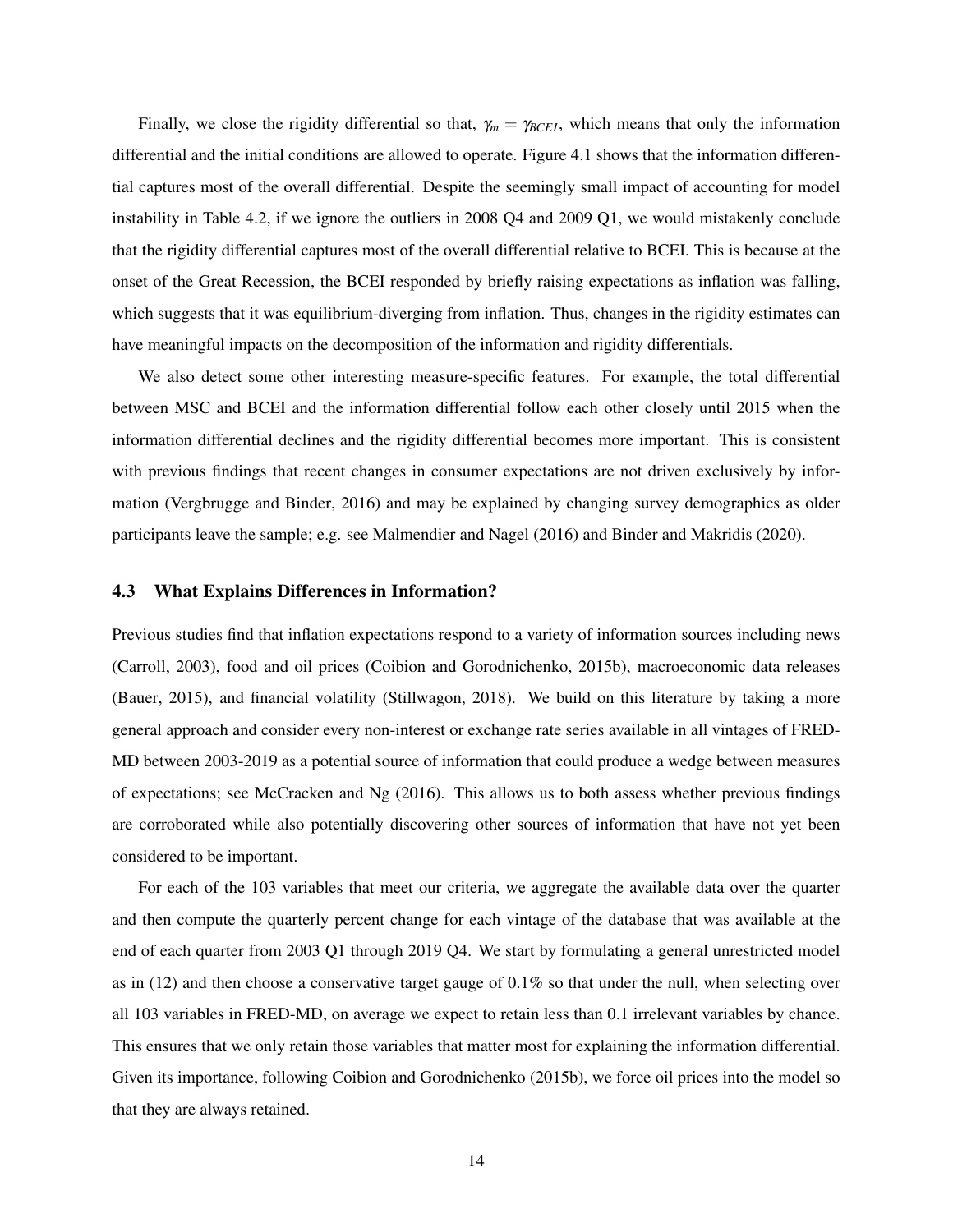| Source                                 |        |      | $\nabla f_{MSC}$ $\nabla f_{HPR}$ $\nabla f_{DKW}$ | $\nabla f_{TRI}$ |
|----------------------------------------|--------|------|----------------------------------------------------|------------------|
| Forced:                                |        |      |                                                    |                  |
| Oil Prices                             | X      | X    | X                                                  | X                |
| Selected:                              |        |      |                                                    |                  |
| PPI: Crude Materials                   | $\pm$  |      |                                                    |                  |
| Real Money Stock (M2)                  |        |      |                                                    |                  |
| Real Personal Income                   | $\div$ |      |                                                    |                  |
| Real Personal Income (excl. transfers) |        |      |                                                    |                  |
| Reserves in Depository Institutions    |        |      |                                                    |                  |
| S&P 500 Index: Composite               |        |      | $\div$                                             |                  |
| S&P 500 Index: Industrials             |        |      |                                                    |                  |
| $R^2$                                  | 0.34   | 0.33 | 0.30                                               | 0.49             |

Table 4.3: What Explains Information Differences with BCEI?

The selection results are presented in Table 4.3, which list the sources retained for each expectations differential, the sign of the relationship, and the fit of the model. A handful of variables can explain between a third and a half of the information differentials. There is limited overlap between the variables retained across the various measures. Therefore, this is effectively the idiosyncratic information after removing the common information. For example, the idiosyncratic information differential for MSC is positively related to changes in government transfers (i.e. the net difference between personal income and personal income excluding transfers) and the price of crude materials. This suggests that consumer expectations are largely associated with the business cycle and changes in prices of food and gas.

The market-based information differentials are influenced by changes in measures of liquidity. The HPR information differential is negatively related to changes in the real money stock, the DKW differential is negatively related to changes in the industrials equity price gap, and the TBI differential is negatively related to changes in bank reserves. The negative relationship between measures of liquidity and the market-based information differentials suggests that markets interpreted changes in liquidity over this period as being in response to sharp declines in the velocity of money and so lowered their long-term inflation expectations.

These results are consistent with the fact that the sample is dominated by the 2009 financial crisis and its aftermath. During this period there were large-scale expansions of the money supply due to the Federal Reserve's credit and Quantitative Easing programs, a surge in excess bank reserves and large swings in equity prices. All of these are indicative of structural changes in the economy that helped pushed expected inflation downwards. Note that while the results for HPR and DKW are robust to treating 2008 Q4 as an outlier, the selected information sources for TBI (and MSC) are sensitive to this determination and to changes in the selection procedure; see Appendix Table A.7.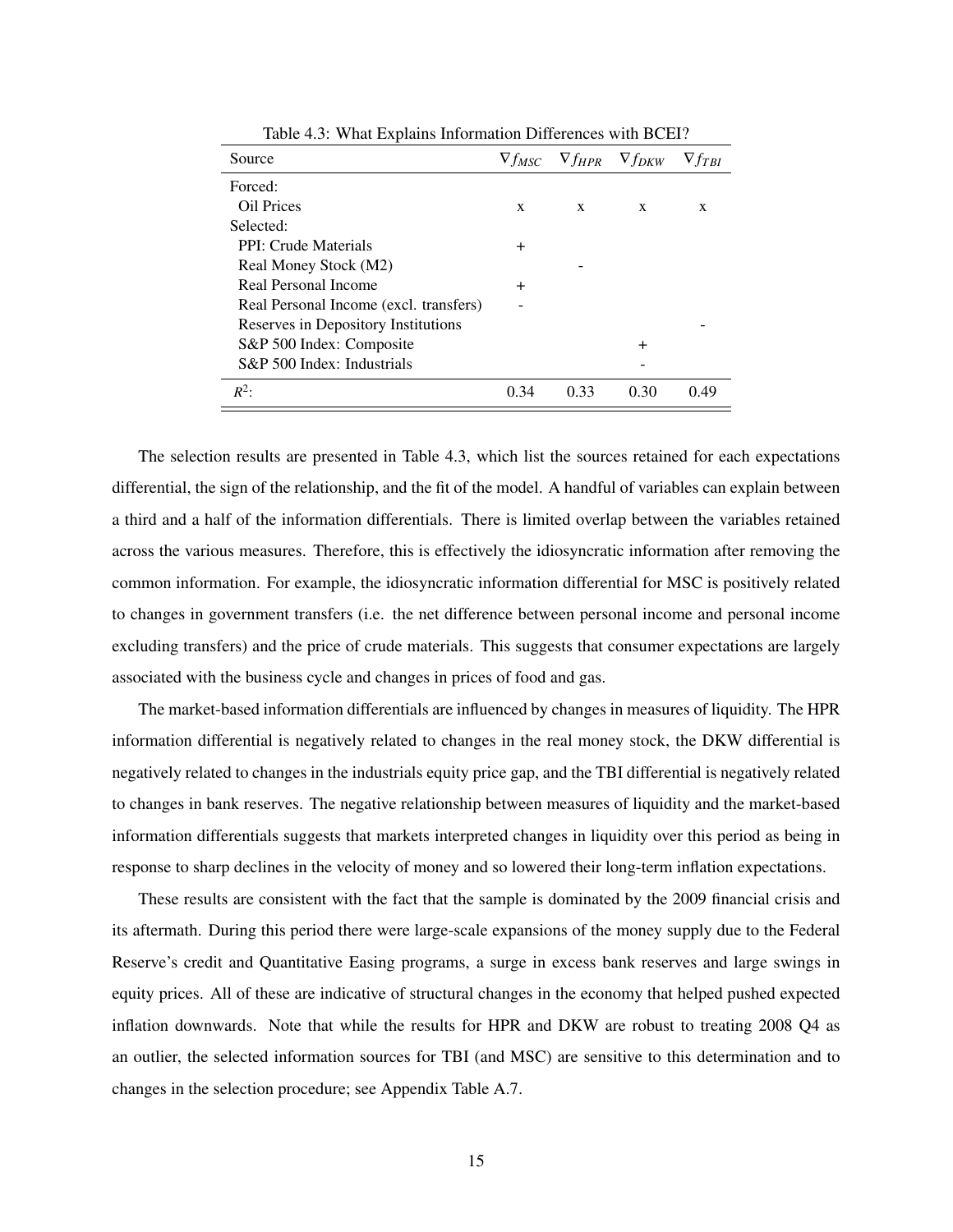

Figure 4.2: Actual and Predicted Expectations Differentials (2005 Q1 - 2020 Q3)

To understand if changes in liquidity continue to matter out-of-sample and if it can explain the divergence in early 2020, we use the selected information to project the information differential through 2020 Q3 and then feed both the estimated and the projected differential through (6) to obtain estimates and predictions of the total expectations differential. Figure 4.2 presents the results from this exercise. The selected information does not capture the recent increase in consumer-expectations, which is consistent with the fact that the COVD-19 induced recession and the policy response to it has had a different impact on consumers than the 2009 financial crisis.<sup>14</sup> However, the selected information does broadly capture the decline in market-based expectations. The out-of-sample fit, based on the three quarters of 2020 and measured by the root mean square forecast error, is better than the in-sample-fit for both HPR and TBI and roughly the same for DKW.

#### 4.4 Do Changes in Liquidity Explain Better Forecast Performance?

We have seen that changes in liquidity can explain many important fluctuations in the expectations differential. However, we now assess whether changes in liquidity are what drive differences in expectations and improvements in forecasts of future inflation. To do this, we extend the forecast encompassing exercise to isolate the sources of forecast improvements. We augment the transformed equation (3) with the estimates of the information and rigidity channels and perform the encompassing tests conditional on these channels.

<sup>&</sup>lt;sup>14</sup>Note that it is possible to capture the increase in expectations by choosing a looser selection target over the historical sample. However, the economic interpretation becomes more convoluted when many additional variables are selected.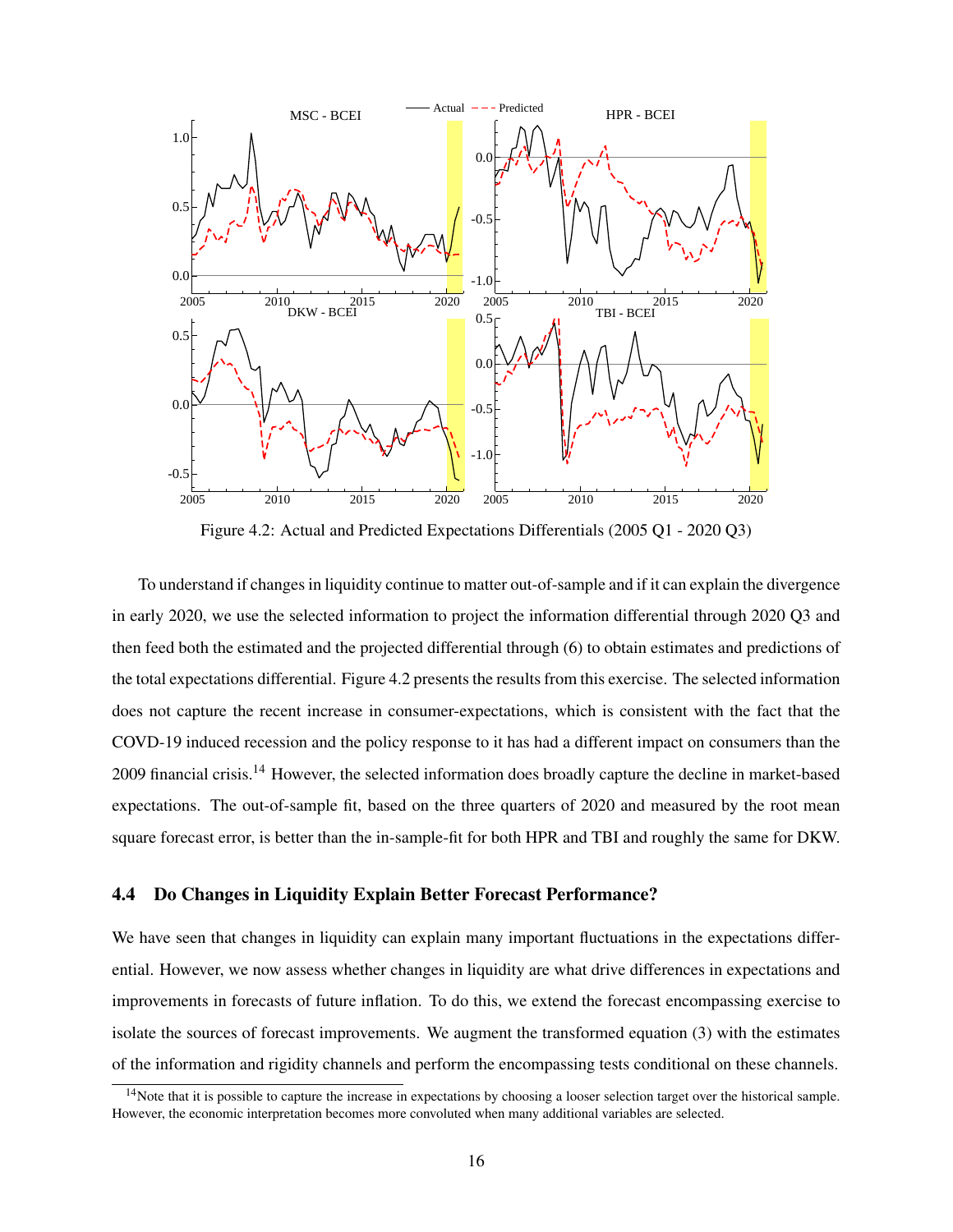We start by conditioning on the expectations differential when the information channel is closed ( $\nabla f_{t,m}$ ) 0). Thus, the forecast encompassing test becomes a direct test of the value of the information differential for predicting future inflation. Next, we condition on the expectations differential when the rigidity channel is closed ( $\gamma_m \equiv \gamma_{BCEI}$ ) and only the predicted information differential  $(\nabla f_{t,m} \equiv \nabla \hat{f}_{t,m})$  operates as generated from Table 4.3. Now the forecast encompassing tests focus on whether controlling for the predictable information differential improves the forecasts. Taken together these tests assess whether the information channel drives improved forecast performance and also whether we have captured those differences using measures of liquidity and oil prices as information sources.

|                |                | $  -$                          |                           | $m$ $\mu$ <sub>b</sub> $m$ $\mu$ $\mu$ $\sigma$ $\mu$ $\sigma$ $\mu$ $\sigma$ $\sigma$ |                                |                           |
|----------------|----------------|--------------------------------|---------------------------|----------------------------------------------------------------------------------------|--------------------------------|---------------------------|
|                |                | <b>HPR</b>                     |                           |                                                                                        | <b>DKW</b>                     |                           |
| h              | $(1)$ : Total  | (2): (1) $\nabla \gamma_{HPR}$ | (3): (1) $\nabla f_{HPR}$ | $(4)$ : Total                                                                          | (5): (4) $\nabla \gamma_{DKW}$ | (6): (4) $\nabla f_{DKW}$ |
| 1              | 0.83           | $-0.36$                        | 2.30                      | 2.00                                                                                   | 0.66                           | 1.99                      |
|                | [0.872]        | [0.318]                        | [0.235]                   | [0.361]                                                                                | [0.798]                        | [0.621]                   |
|                | ${0.421}$      | ${0.791}$                      | ${0.040}$ **              | ${0.070}$ <sup>*</sup>                                                                 | ${0.626}$                      | ${0.322}$                 |
| $\overline{4}$ | 2.49           | 1.90                           | 3.57                      | 2.49                                                                                   | 2.16                           | 0.69                      |
|                | $[0.033]^{**}$ | [0.216]                        | $[0.003]$ ***             | $[0.076]$ *                                                                            | [0.219]                        | [0.840]                   |
|                | ${0.001}$ ***  | ${0.001}$ ***                  | ${0.000}$ ***             | ${0.004}$ ***                                                                          | ${0.024}$ **                   | ${0.649}$                 |
| 8              | 1.46           | 0.852                          | 2.17                      | 1.30                                                                                   | 2.45                           | 0.25                      |
|                | [0.650]        | [0.909]                        | [0.231]                   | [0.778]                                                                                | [0.290]                        | [0.639]                   |
|                | ${0.155}$      | ${0.511}$                      | ${0.029}$ **              | ${0.225}$                                                                              | ${0.076}^*$                    | ${0.982}$                 |
| Joint          | 1.67           | 0.21                           | 3.68                      | 1.45                                                                                   | 2.07                           | $-0.86$                   |
|                | [0.310]        | [0.738]                        | $[0.007]$ ***             | [0.904]                                                                                | [0.702]                        | [0.975]                   |
|                | ${0.008}$ ***  | ${0.463}$                      | ${0.000}$ ***             | ${0.053}^*$                                                                            | ${0.364}$                      | ${0.981}$                 |

Table 4.4: Augmented Forecast-Encompassing Tests (Relative to BCEI)

*Notes: h represents the number of quarters-ahead that are being forecast. The values are the estimated coefficients from equation (3) with a dummy variable for 2008Q4. The Joint estimates and tests follow as a special case from Hungnes (2018) and are estimated with a dummy variable for 2008Q4. The p-value associated with the null-hypothesis that the coefficient is equal to unity is in the square brackets. The p-value associated with the null hypothesis that the coefficient is equal to zero is in the squigly brackets. \*p*< 0.1 *\*\*p*< 0.05 *\*\*\*p*< 0.01

The results are presented in Table 4.4. We focus on four forecast horizons and the two measures of expectations that are able to consistently improve upon the BCEI-based inflation forecasts: HPR and DKW. Columns (1) and (4) replicate the results for HPR and DKW respectively in Table 4.2. Columns (2) and (5) test the importance of the information channel controlling for the rigidity differential. Columns (3) and (6) test whether other information and / or channels matter by controlling for the predicted information differential. The overall results are somewhat mixed with evidence that the rigidity and information differentials both played a role for different measures. For HPR, contrary to what we might expect, controlling for the predicted information seems to strengthen the encompassing results. This is due to the fact that the predicted information differential misses the post-2008 decline in the information differential; see Figure 4.2. For DKW, the results are generally consistent with the hypothesis that the information channel matters and changes in liquidity are driving this dynamic. This is demonstrated by the fact that after controlling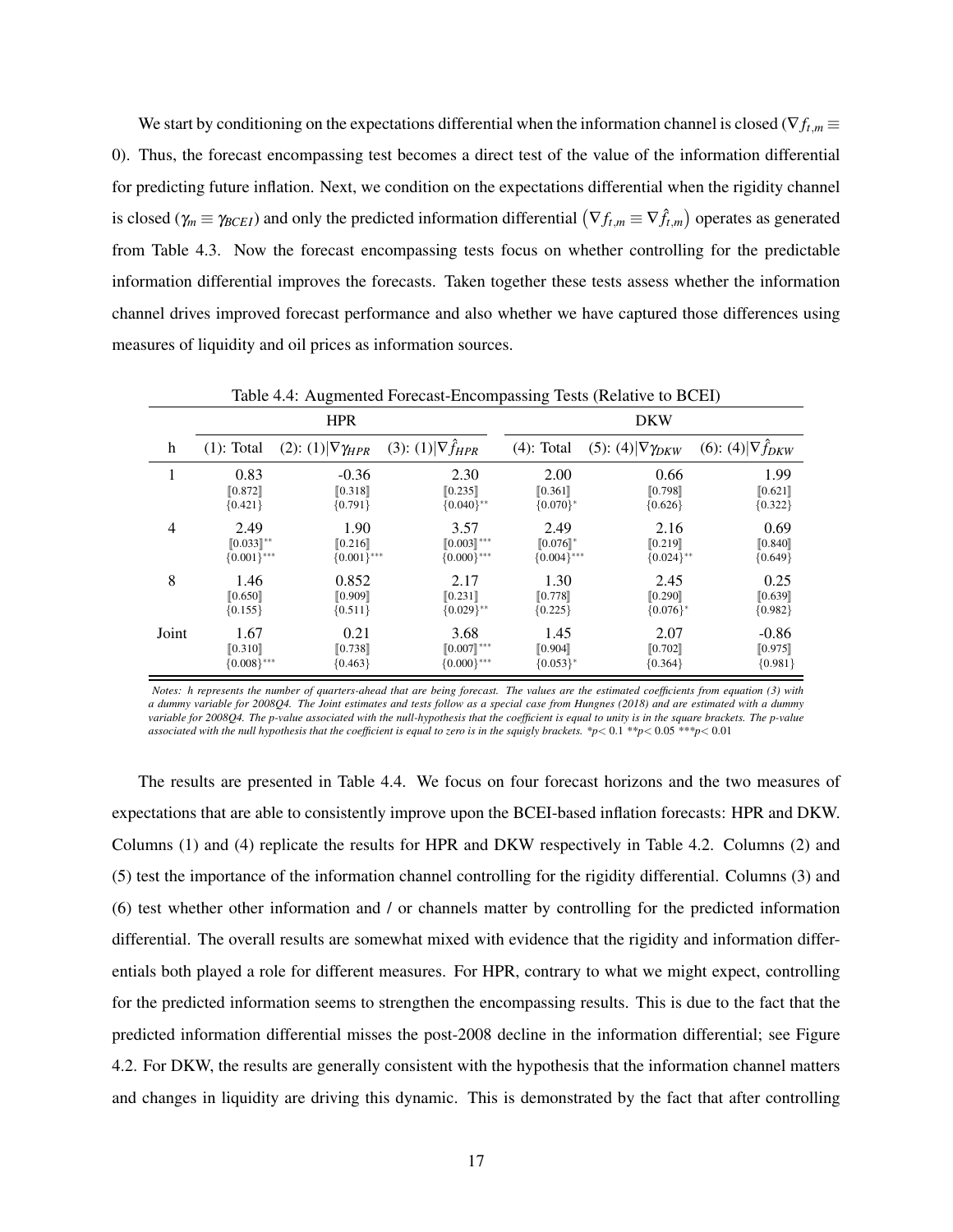for the rigidity differential in column (5), the evidence of forecast-encompassing becomes stronger for the 1-year and 2-year-ahead forecast horizons. At the same time, there is no longer evidence of any information advantage once we control for the predicted differences in information in column (6).

Our results show that, some of the forecast improvements due to differences in expectations are explained by changes in liquidity. This suggests that models of inflation may be improved by incorporating the broader measures of liquidity that influence expectations. This is consistent with studies showing that models of broad money are useful for forecasting future inflation; see Jung and Villanova (2020).

## 5 Conclusions

Long-term inflation expectations are believed to play an important role in helping to predict future inflation. However, inflation expectations are not directly observed and the various measures derived from surveys of professional forecasters, consumers, and financial markets present a wide range of results. This raises questions as to whether alternative measures contain unique information that can be used to forecast inflation.

We start with a forecast-encompassing framework to understand whether the differential between measures of expectations is informative for forecasts. Next, we decompose and identify the information and rigidity differentials and use machine learning methods to select over many potential information sources that best explain the information differential. Finally, we test whether the selected information matters for improving inflation forecasts and if it captures the recent divergence in expectations.

Applying our methods to multiple measures of CPI inflation expectations in the United States since 2003, we find that the differential between survey-based and market-based measures adds value to forecasts derived from survey-based expectations. We identify the degree of rigidity in each measure of expectations using a constrained bivariate equilibrium correct model and use these estimates to decompose the total differentials into their relative contributions. We find that although the rigidity and information differentials both play a role, the information differential is more closely correlated with the overall differential.

The information differential is explained by a handful of variables which correspond with broad measures of liquidity. We show that these changes in liquidity help predict the divergence between expectations in 2020 and drives much if the improvements in forecast performance due to differences between survey and market-based measures. Overall, our findings illustrate that market-based measures of expectations include a unique information set and that this information can used to augment existing models of inflation in order to improve their forecast performance.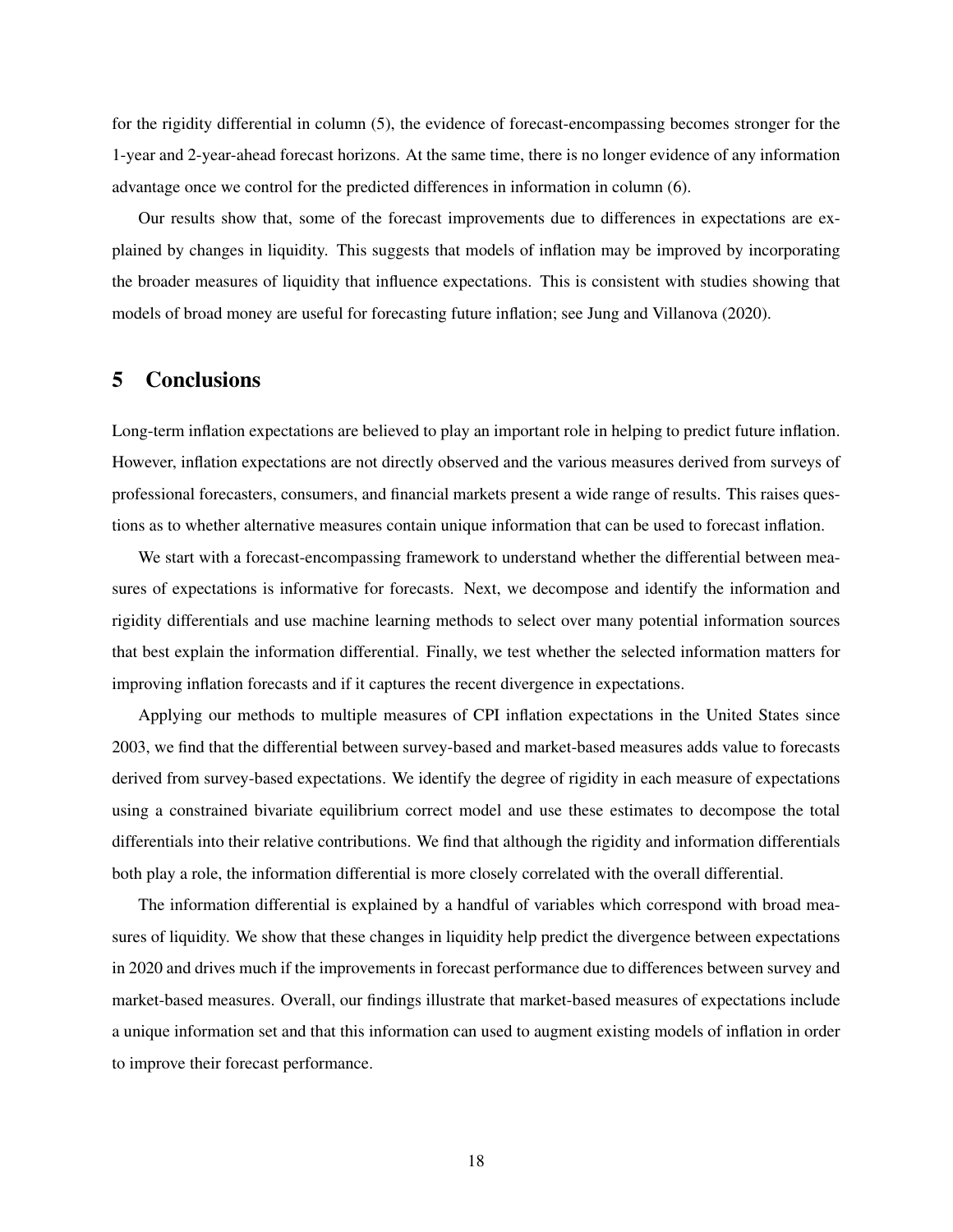## References

- Ajello, A., Benzoni, L., and Chyruk, O. (2019). Core and 'crust': Consumer prices and the terms structure of interest rates. *The Review of Financial Studies*, 33(8):3719–3765.
- Andrews, D. W. (1991). Heteroskedasticity and autocorrelation consistent covariance matrix estimation. *Econometrica*, 59(3):817–858.
- Ang, A., Bekaert, G., and Wei, M. (2007). Do macro variables, asset markets, or surveys forecast inflation better? *Journal of Monetary Economics*, 54(4):1163–1212.
- Angeletos, G.-M., Huo, Z., and Sastry, K. (2020). Imperfect Macroeconomic Expectations: Evidence and Theory. In Eichenbaum, M. S. and Hurst, E., editors, *NBER Macroeconomics Annual*, volume 35. Chicago: University of Chicago Press.
- Aruoba, B. S. (2020). Term Structures of Inflation Expectations and Real Interest Rates. *Journal of Business & Economic Statistics*, 38(3):542–553.
- Atkeson, A. and Ohanian, L. E. (2001). Are phillips curves useful for forecasting inflation? *Federal Reserve bank of Minneapolis quarterly review*, 25(1):2–11.
- Ball, L. and Mazumder, S. (2011). Inflation dynamics and the great recession. *Brookings Papers on Economic Activity*, 2011(1):337–381.
- Bates, J. M. and Granger, C. W. J. (1969). The combination of forecasts. *Journal of the Operational Research Society*, 20(4):451–468.
- Bauer, M. D. (2015). Inflation expectations and the news. *International Journal of Central Banking*, 11(2).
- Bauer, M. D. and McCarthy, E. (2015). Can we rely on market-based inflation forecasts? *FRBSF Economic Letter*, 30.
- Berge, T. J. (2018). Understanding survey-based inflation expectations. *International Journal of Forecasting*, 34(4):788–801.
- Bernanke, B. S. (2007). Inflation Expectations and Inflation Forecasting. Remarks by Chairman Ben S. Bernanke At the Monetary Economics Workshop of the National Bureau of Economic Research Summer Institute, Cambridge, Massachusetts. Available Online At: https://www.federalreserve.gov/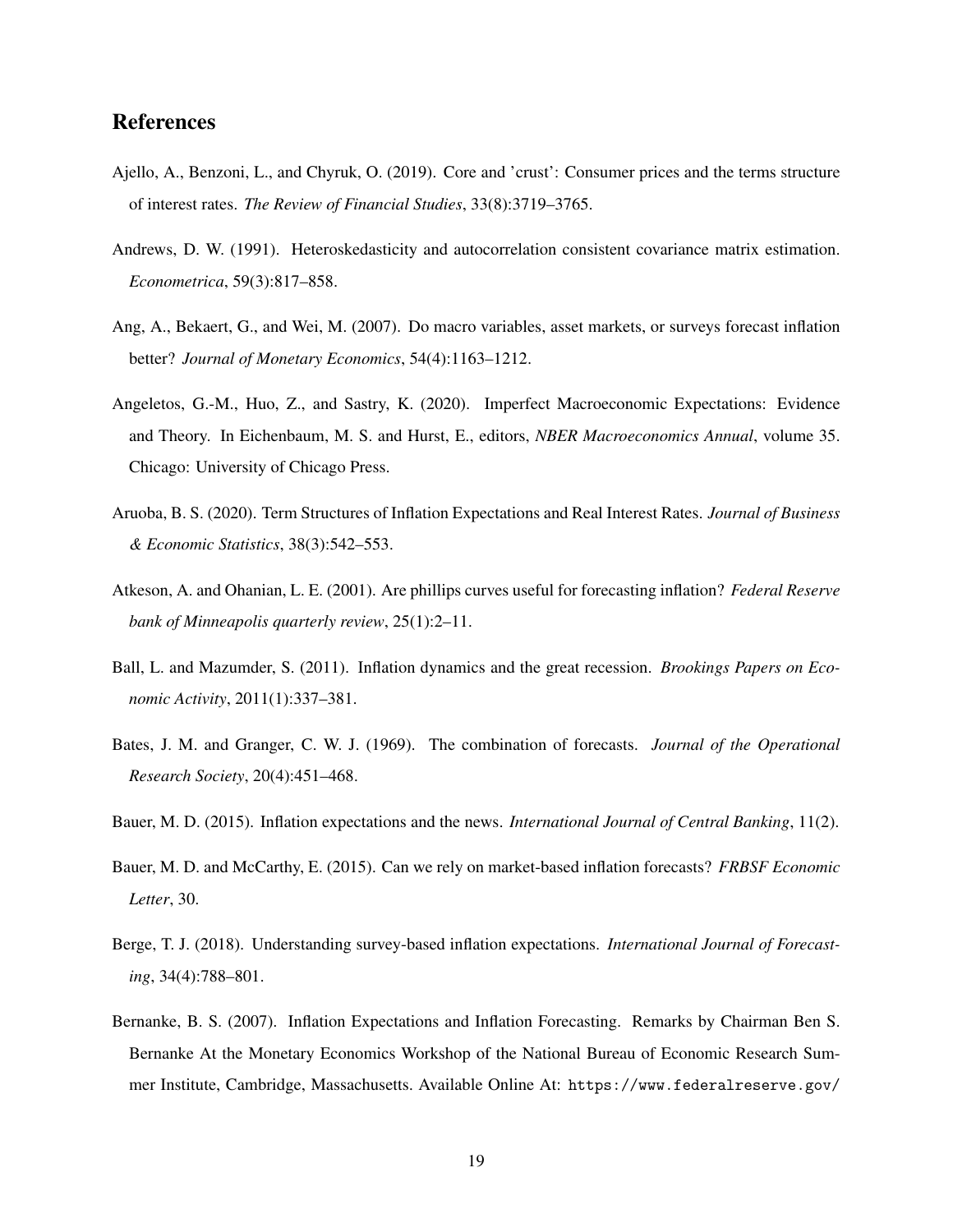newsevents/speech/bernanke20070710a.htm [Last Accessed: 4th Jan, 2020], Board of Governors of the Federal Reserve System, Washington, D.C.

- Binder, C. and Makridis, C. (2020). Stuck in the seventies: Gas prices and consumer sentiment. *Review of Economics and Statistics*, pages 1–42.
- Böninghausen, B., Kidd, G., and de Vincent-Humphreys, R. (2018). Interpreting recent developments in market based indicators of longer term inflation expectations. ECB Economic Bulletin Issue 6/2018, European Central Bank, Frankurt, Germany.
- Bordalo, P., Gennaioli, N., Ma, Y., and Shleifer, A. (2018). Over-reaction in macroeconomic expectations. NBER Working Paper No. 24932, National Bureau of Economic Research, Cambridge, MA.
- Bullard, J. (2016). Inflation expectations are important to central bankers, too. The Regional Economist, Presidents Message, Federal Reserve Bank of St. Louis, St. Louis, MO.
- Bürgi, C. (2020). Consumer inflation expectations and household weights. RPF Working Paper No. 2020- 002, GWU Research Program on Forecasting, Washington, D.C.
- Candia, B., Coibion, O., and Gorodnichenko, Y. (2020). Communication and the beliefs of economic agents. NBER Working Paper No. 27800, National Bureau of Economic Research, Cambridge, MA.
- Carroll, C. D. (2003). Macroeconomic Expectations of Households and Professional Forecasters. *Quarterly Journal of Economics*, 118(1):269–298.
- Casella, G. and Berger, R. L. (2002). *Statistical Inference*. Duxbury Advanced Series. Pacific Grove, CA: Duxbury, second edition.
- Castle, J. L., Doornik, J. A., and Hendry, D. F. (2011). Evaluating automatic model selection. *Journal of Time Series Econometrics*, 3(1).
- Castle, J. L., Doornik, J. A., Hendry, D. F., and Nymoen, R. (2014). Misspecification testing: Non-invariance of expectations models of inflation. *Econometric Reviews*, 33(5-6):553–574.
- Chan, J. C., Clark, T. E., and Koop, G. (2018). A new model of inflation, trend inflation, and long-run inflation expectations. *Journal of Money, Credit and Banking*, 50(1):5–53.
- Chen, Y. G. (2019). Inflation, inflation expectations, and the phillips curve. CBO Working Paper 2019-07, Congressional Budget Office, Washington, D.C.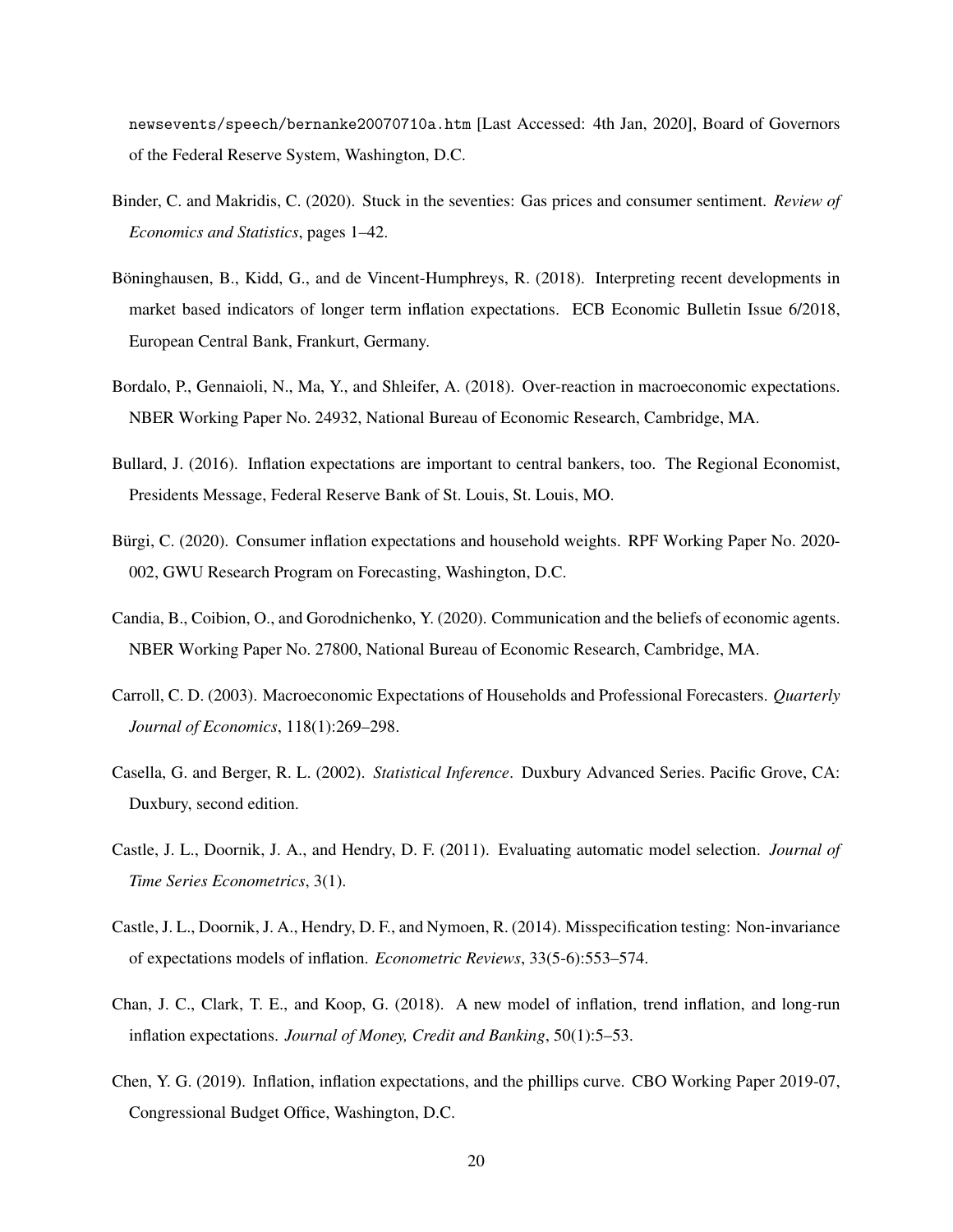- Chong, Y. Y. and Hendry, D. F. (1986). Econometric evaluation of linear macro-economic models. *The Review of Economic Studies*, 53(4):671–690.
- Church, J. D. (2019). Inflation expectations and inflation realities: a comparison of the Treasury Breakeven Inflation curve and the Consumer Price Index before, during, and after the Great Recession. BLS Monthly Labor Review, U.S. Bureau of Labor Statistics, Washington, D.C.
- Clarida, R. H. (2019). Models, Markets, and Monetary Policy. Remarks by Vice Chair Richard H. Clarida at the Hoover Institution Monetary Policy Conference "Strategies for Monetary Policy," Stanford University, Stanford, California. Available Online At: https://www.federalreserve.gov/newsevents/ speech/files/clarida20190503a.pdf [Last Accessed: 4th Jan, 2020], Board of Governors of the Federal Reserve System, Washington, D.C.
- Clarida, R. H. (2020). Financial Markets and Monetary Policy: Is There a Hall of Mirrors Problem? Remarks by Vice Chair Richard H. Clarida at the 2020 U.S. Monetary Policy Forum, sponsored by the Initiative on Global Markets at the University of Chicago Booth School of Business, New York, New York. Available Online At: https://www.federalreserve.gov/newsevents/speech/files/ clarida20200221a.pdf [Last Accessed: 26th Feb, 2020], Board of Governors of the Federal Reserve System, Washington, D.C.
- Clark, T. E. (2011). Real-time density forecasts from bayesian vector autoregressions with stochastic volatility. *Journal of Business & Economic Statistics*, 29(3):327–341.
- Clark, T. E. and McCracken, M. W. (2001). Tests of equal forecast accuracy and encompassing for nesting models. *Journal of Econometrics*, 105(1):85–110.
- Clements, M. P. and Hendry, D. F. (1993). On the limitations of comparing mean square forecast errors. *Journal of Forecasting*, 12(8):617–637.
- Coibion, O. and Gorodnichenko, Y. (2015a). Information rigidity and the expectations formation process: A simple framework and new facts. *American Economic Review*, 105(8):2644–78.
- Coibion, O. and Gorodnichenko, Y. (2015b). Is the phillips curve alive and well after all? inflation expectations and the missing disinflation. *American Economic Journal: Macroeconomics*, 7(1):197–232.
- Coibion, O., Gorodnichenko, Y., and Kamdar, R. (2018). The formation of expectations, inflation, and the phillips curve. *Journal of Economic Literature*, 56(4):1447–1491.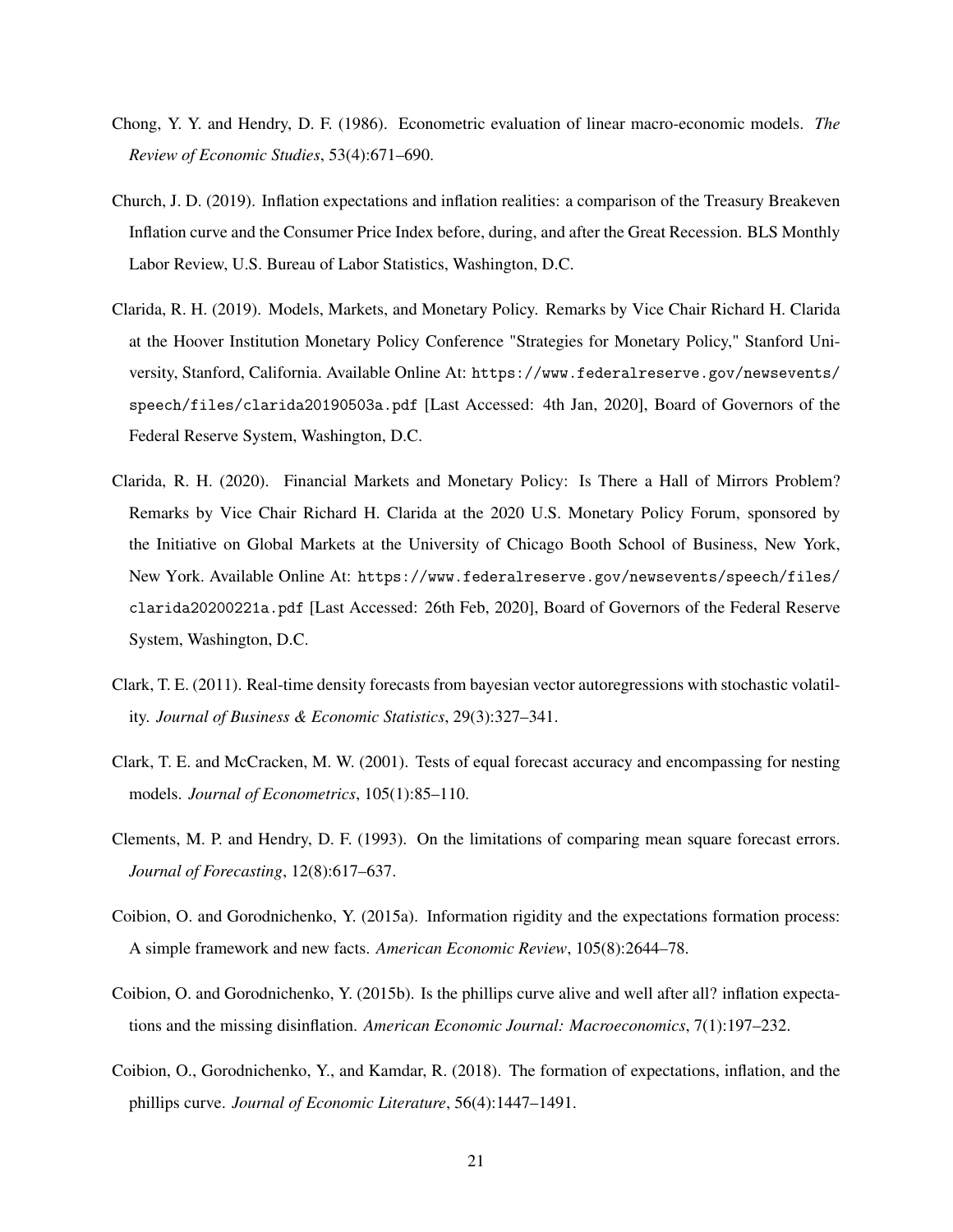- D'Amico, S., Kim, D. H., and Wei, M. (2018). Tips from tips: the informational content of treasury inflation-protected security prices. *Journal of Financial and Quantitative Analysis*, 53(1):395–436.
- Diebold, F. X. and Mariano, R. (1995). Comparing predictive accuracy. *Journal of Business & Economic Statistics*, 13(3):253–63.
- Doornik, J. A. (2008). Encompassing and automatic model selection. *Oxford Bulletin of Economics and Statistics*, 70:915–925.
- Doornik, J. A. (2009). Autometrics. In Shephard, N. and Castle, J. L., editors, *The Methodology and Practice of Econometrics: A Festschrift in Honour of David F. Hendry*, pages 88–121. Oxford, UK: Oxford University Press.
- Doornik, J. A. (2018). *Ox 8: An Object-Oriented Matrix Programming Language*. Richmond, UK: Timberlake Consultants Ltd.
- Doornik, J. A. and Hendry, D. F. (2018). *Empirical Econometric Modelling*, volume I of *PcGive 15*. Richmond, UK: Timberlake Consultants Ltd.
- Ericsson, N. R. (1992). Parameter constancy, mean square forecast errors, and measuring forecast performance: An exposition, extensions, and illustration. *Journal of Policy Modeling*, 14(4):465–495.
- Ericsson, N. R. (1993). On the limitations of comparing mean square forecast errors: Clarifications and extensions. *Journal of Forecasting*, 12(8):644–651.
- Ericsson, N. R. and Martinez, A. B. (2019). Evaluating government budget forecasts. In Williams, D. and Calabrese, T., editors, *The Palgrave Handbook of Government Budget Forecasting*, chapter 3, pages 37–69. Springer.
- Fair, R. C. and Shiller, R. J. (1989). The informational content of ex ante forecasts. *The Review of Economics and Statistics*, pages 325–331.
- Fair, R. C. and Shiller, R. J. (1990). Comparing information in forecasts from econometric models. *The American Economic Review*, pages 375–389.
- Faust, J. and Wright, J. H. (2013). Forecasting Inflation. In Elliott, G. and Timmermann, A., editors, *Handbook of Economic Forecasting*, volume 2A, chapter 1, pages 3–56. Amsterdam: Elsevier.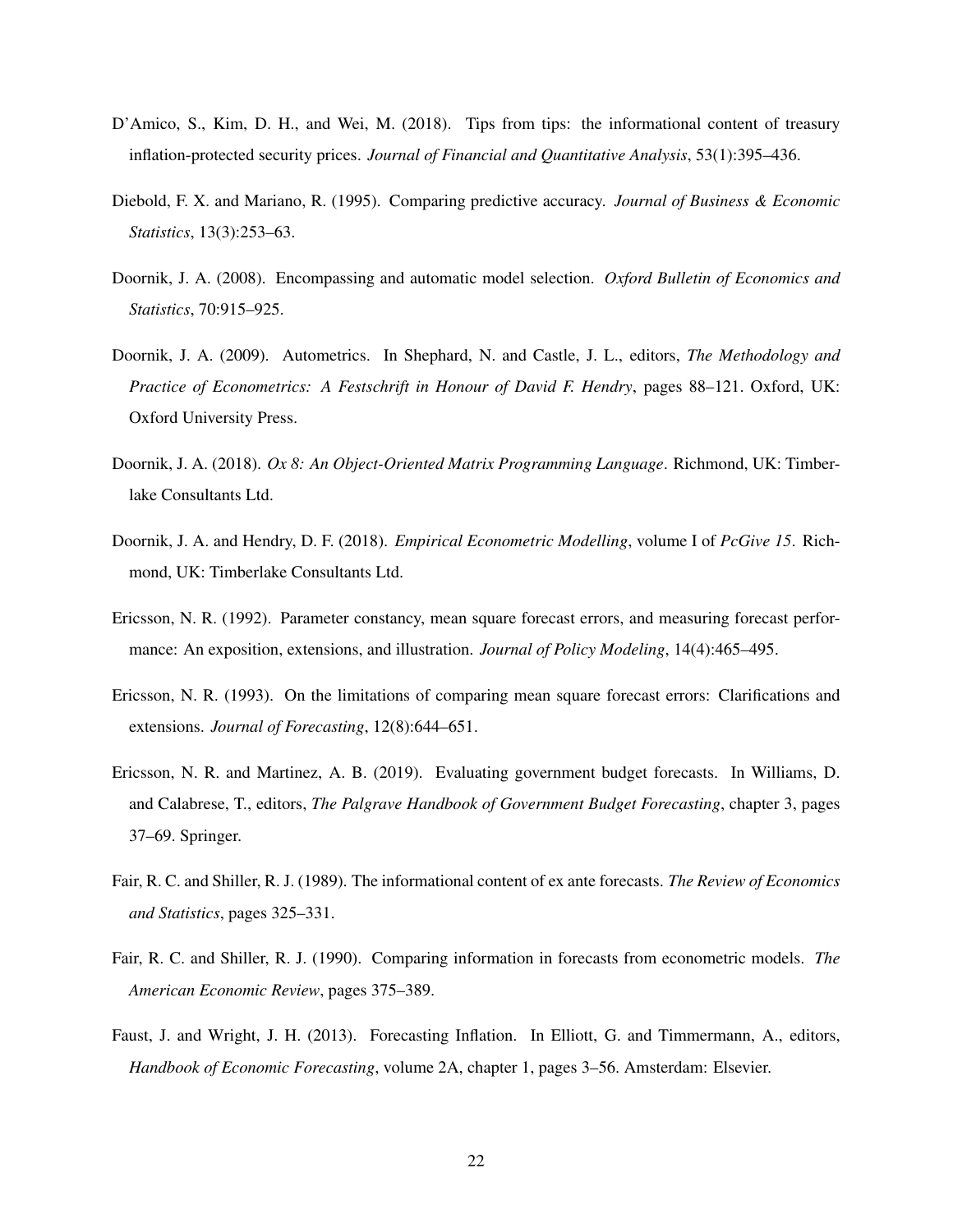- Federal Reserve Board (2020). Monetary policy report. Report submitted to the Congress on february 7, 2020, Board of Governors of the Federal Reserve System, Washington, D.C.
- Girola, J. A. (2019). The Treasury Breakeven Inflation Curve. Presentation by James A. Girola, Washington, D.C. Available Online At: https://www.treasury.gov/system/files/226/bri\_mar2019\_ acc.pdf [Last Accessed: 23rd Jan, 2020], U.S. Department of the Treasury, Office of Economic Policy, Washington, D.C.
- Granger, C. W. J. and Ramanathan, R. (1984). Improved methods of combining forecasts. *Journal of Forecasting*, 3(2):197–204.
- Grothe, M. and Meyler, A. (2018). Inflation forecasts: Are market-based and survey-based measures informative? *International Journal of Financial Research*, 9(1):171–188.
- Hansen, P. R. and Timmermann, A. (2015). Equivalence between out-of-sample forecast comparisons and wald statistics. *Econometrica*, 83(6):2485–2505.
- Harvey, D. I., Leybourne, S. J., and Newbold, P. (1998). Tests for forecast encompassing. *Journal of Business & Economic Statistics*, 16(2):254–259.
- Haubrich, J., Pennacchi, G., and Ritchken, P. (2012). Inflation expectations, real rates, and risk premia: Evidence from inflation swaps. *The Review of Financial Studies*, 25(5):1588–1629.
- Hendry, D. F. (1995). *Dynamic Econometrics*. Advanced Texts in Econometrics. Oxford, UK: Oxford University Press.
- Hendry, D. F. and Doornik, J. A. (2014). *Empirical Model Discovery and Theory Evaluation: Automatic Selection Methods in Econometrics*. Arne Rynde Memorial Lectures. Cambridge, MA: MIT Press.
- Hendry, D. F., Johansen, S., and Santos, C. (2008). Automatic selection of indicators in a fully saturated regression. *Computational Statistics*, 23(2):337–339.
- Hillebrand, E., Huang, H., Lee, T.-H., and Li, C. (2018). Using the entire yield curve in forecasting output and inflation. *Econometrics*, 6(3):40.
- Hoesch, L., Rossi, B., and Sekhposyan, T. (2020). Has the information channel of monetary policy disappeared? revisiting the empirical evidence. Federal Reserve Bank of San Francisco Working Paper No. 2020-08, Federal Reserve Bank of San Francisco, San Francsico, CA.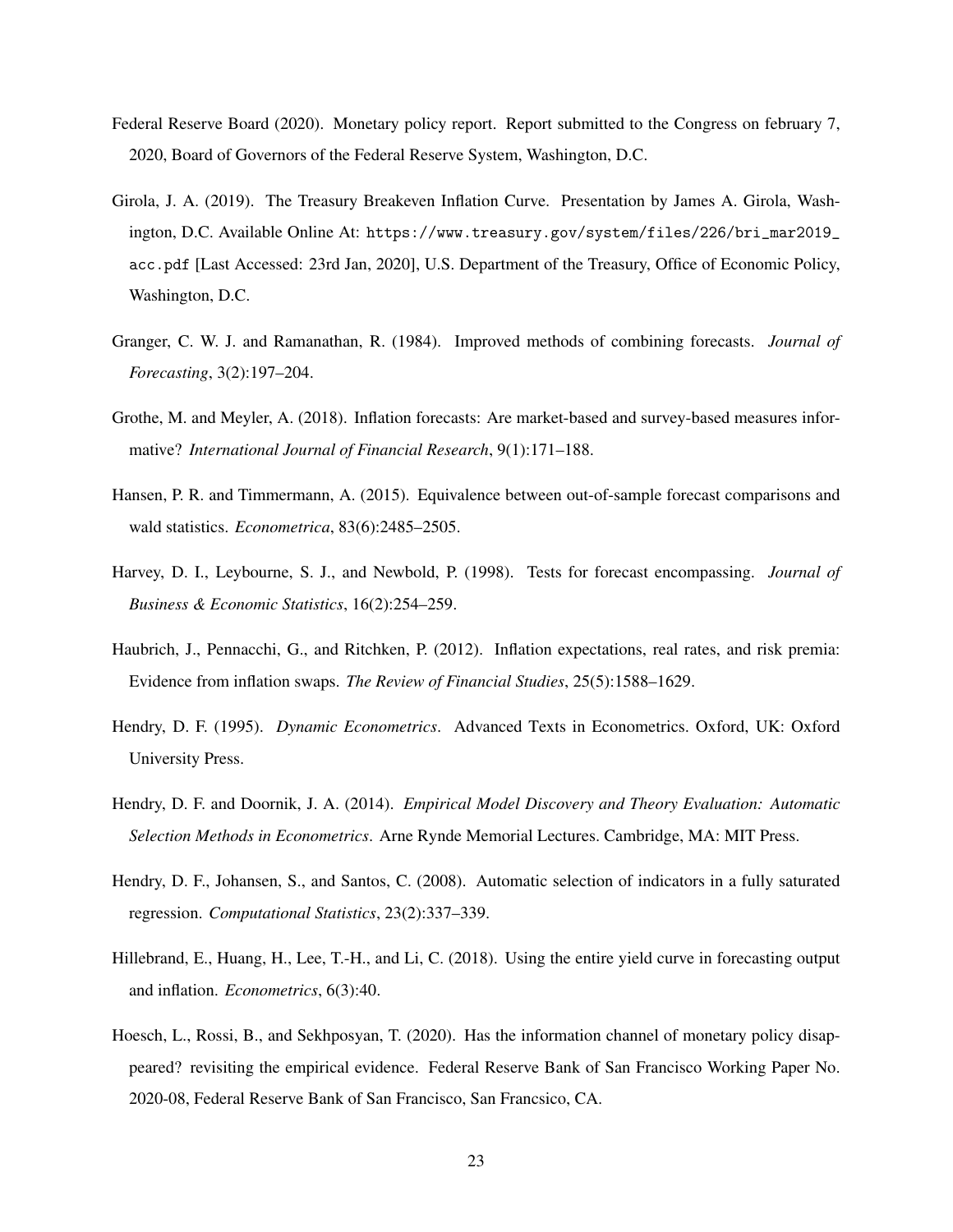- Hungnes, H. (2018). Encompassing tests for evaluating multi-step system forecasts invariant to linear transformations. Discussion Paper No. 871, Statistisk Sentralbyrå, Oslo, Norway.
- Jorgensen, P. L. and Lansing, K. J. (2019). Anchored inflation expectations and the flatter phillips curve. Federal Reserve Bank of San Francisco Working Paper 2019-27, Federal Reserve Bank of San Francisco, San Francsico, CA.
- Jung, A. and Villanova, H. C. (2020). The empirical properties of euro area m3, 1980-2017. *The Quarterly Review of Economics and Finance*.
- Kim, D. H., Walsh, C., and Wei, M. (2019). Tips from tips: Update and discussions. Fed Notes, Board of Governors of the Federal Reserve System, Washington, D.C.
- Kliesen, K. L. (2015). How accurate are measures of long-term inflation expectations? Economic Synopses 9, Federal Reserve Bank of St. Louis, St. Louis, MO.
- Kozicki, S. and Tinsley, P. A. (2012). Effective use of survey information in estimating the evolution of expected inflation. *Journal of Money, Credit and Banking*, 44(1):145–169.
- Malmendier, U. and Nagel, S. (2016). Learning from inflation experiences. *The Quarterly Journal of Economics*, 131(1):53–87.
- Mankiw, N. G., Reis, R., and Wolfers, J. (2003). Disagreement about inflation expectations. *NBER macroeconomics annual*, 18:209–248.
- Martinez, A. B. (2015). How good are us government forecasts of the federal debt. *International Journal of Forecasting*, 31(2):312–324.
- Martinez, A. B. (2017). Testing for differences in path forecast accuracy: Forecast-error dynamics matter. Working Paper No. 17-17, Federal Reserve Bank of Cleveland, Cleveland, OH.
- Martinez, A. B., Castle, J. L., and Hendry, D. F. (2020). Smooth robust multi-horizon forecasting methods. mimeo.
- McCracken, M. W. and Ng, S. (2016). FRED-MD: A monthly database for macroeconomic research. *Journal of Business & Economic Statistics*, 34(4):574–589.
- Romer, C. D. and Romer, D. H. (2000). Federal reserve information and the behavior of interest rates. *American Economic Review*, 90(3):429–457.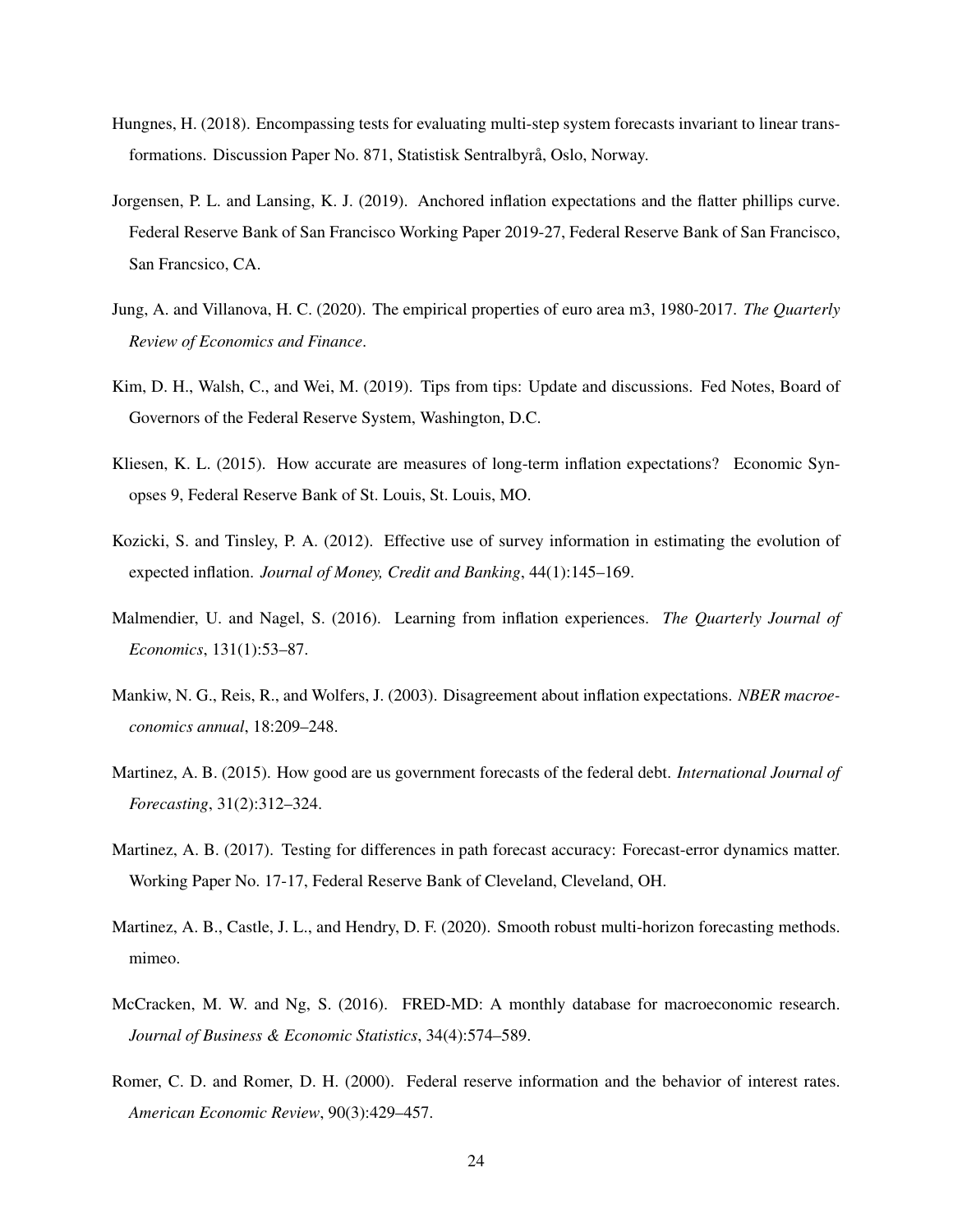Rossi, B. and Sekhposyan, T. (2016). Forecast rationality tests in the presence of instabilities, with applications to federal reserve and survey forecasts. *Journal of Applied Econometrics*, 31(3):507–532.

Sims, C. A. (2003). Implications of rational inattention. *Journal of Monetary Economics*, 50(3):665–690.

- Stillwagon, J. R. (2018). TIPS and the VIX: Spillovers from financial panic to breakeven inflation in an automated, nonlinear modeling framework. *Oxford Bulletin of Economics and Statistics*, 80(2):218–235.
- Stock, J. H. and Watson, M. W. (2007). Why has US inflation become harder to forecast? *Journal of Money, Credit and Banking*, 39:3–33.
- Trehan, B. (2015). Survey measures of expected inflation and the inflation process. *Journal of Money, Credit and Banking*, 47(1):207–222.
- Vergbrugge, R. J. and Binder, C. C. (2016). Digging into the downward trend in consumer inflation expectations. Economic Commentary 2016-11, Federal Reserve Bank of Cleveland, Cleveland, OH.
- West, K. D. (2001). Tests for forecast encompassing when forecasts depend on estimated regression parameters. *Journal of Business & Economic Statistics*, 19(1):29–33.
- Woodford, M. (2003). Imperfect common knowledge and the effects of monetary policy. In Aghion, P., Frydman, R., Stiglitz, J. E., and Woodford, M., editors, *Knowledge, Information, and Expectations in Modern Macroeconomics: In Honor of Edmund S. Phelps*, chapter 1, page 25. Princeton, NJ: Princeton University Press.
- Wright, J. H. (2013). Evaluating Real-Time VAR Forecasts with an Informative Democratic Prior. *Journal of Applied Econometrics*, 28(5):762–776.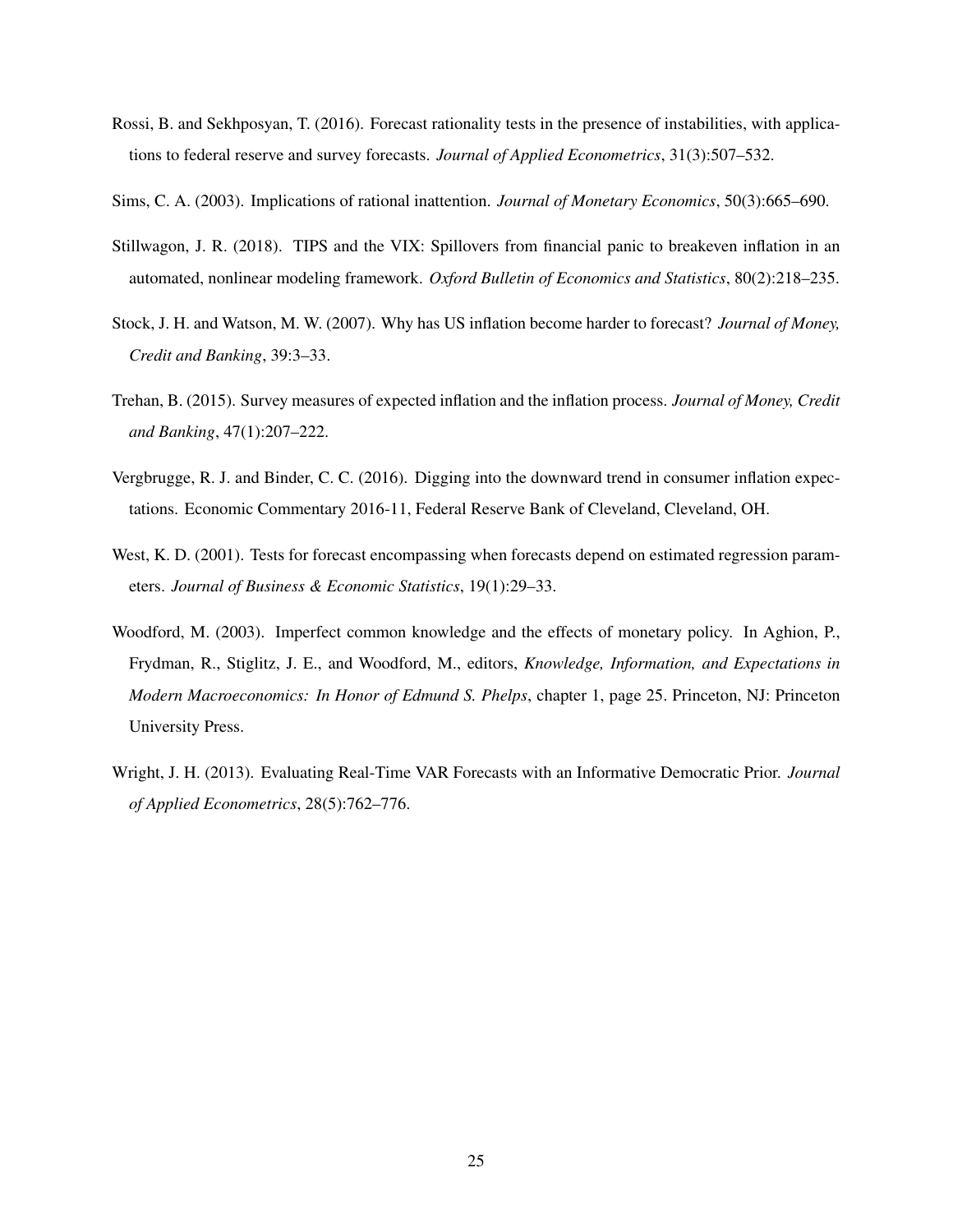## A Appendix

#### A.1 The Joint Multi-Horizon Encompassing Equation

Following from Hungnes (2018) the joint multi-horizon encompassing equation can be formulated as

$$
E_{t,H,Survey} = \beta_{0,H} + \beta_{M,H} (\tilde{\Pi}_{t,H|t,Markets} - \tilde{\Pi}_{t,H|t,Survey}) + U_{H,t},
$$

where capitalized letters are stacked vectors as follows  $X_{t,H} = \{x_{t+1,...,x_{t+H}}\}$  and  $\beta_{0,H}$  is a  $H \times 1$  vector while  $\beta_{M,H}$  is a  $H \times H$  matrix. Given the restrictions imposed by (1) and (4) this simplifies to

$$
E_{t,H,Survey} = \beta_{0,H} + \beta_{M,H} \begin{pmatrix} \frac{1-\rho}{1-\rho^h} \\ \vdots \\ \frac{1-\rho^H}{1-\rho^h} \end{pmatrix} (\tilde{\pi}_{t+h|t,Markets} - \tilde{\pi}_{t+h|t,Survey}) + U_{H,t}
$$

$$
= \beta_{0,H} + \tilde{\beta}_{M,H,h} (\tilde{\pi}_{t+h|t,Markets} - \tilde{\pi}_{t+h|t,Survey}) + U_{H,t}
$$

where  $\tilde{\beta}_{M,H,h}$  is a vector which incorporates the sensitivity to differences in information and the dynamics across horizons which is sensitive to the choice of *h*. Imposing the restriction that  $\tilde{\beta}_{M,H,h}$  is a scalar implies that the sensitivity to differences in information increases at a fixed rate of  $\frac{\beta_M}{1-\rho^h}$ .

#### A.2 MSE's

Ericsson (1992) notes that a smaller MSFE is a necessary but not sufficient condition to ensure that one forecast encompasses the other. The full sample forecast performance presented in Table A.1 illustrates that the differences between BCEI and most measures are generally not very large. MSC and LIV perform significantly worse, particularly at longer horizons. HPR and DKW perform slightly better although only HPR is significantly better around 1-year-ahead. TBI is inconsistent in that it performs significantly worse at the shortest and longest horizons but is significantly better around 1-year-ahead. ARU also performs significantly better at 1-year-ahead.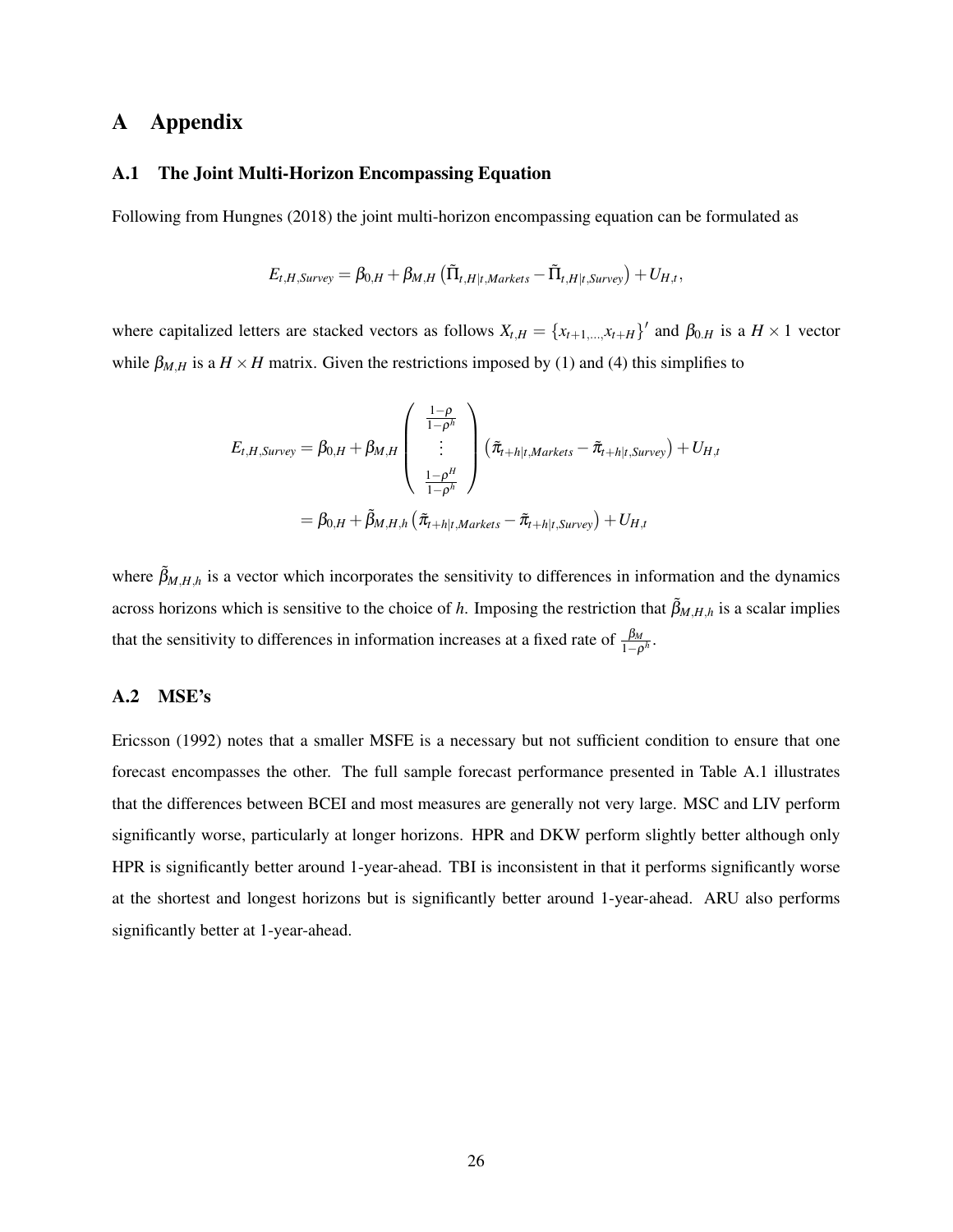|                | <b>RMSE</b> |            | Relative RMSE (in $\%$ ) |            |       |            |            |       |            |        |  |  |
|----------------|-------------|------------|--------------------------|------------|-------|------------|------------|-------|------------|--------|--|--|
| h              | <b>BCEI</b> | <b>SPF</b> | LIV                      | <b>MSC</b> | ARU   | <b>HPR</b> | <b>DKW</b> | TBI   | <b>AVE</b> | $PC-F$ |  |  |
|                | 2.34        | 100.2      | 100.1                    | 101.8      | 100.2 | 100.3      | 99.9       | 100.9 | 100.2      | 100.2  |  |  |
| 2              | 2.44        | 100.5      | 100.5                    | 104.6      | 100.3 | 99.8       | 99.6       | 102.7 | 100.6      | 100.6  |  |  |
| 3              | 2.35        | 100.4      | 100.6                    | 105.3      | 100.2 | 97.5       | 99.4       | 102.2 | 100.2      | 100.2  |  |  |
| $\overline{4}$ | 2.35        | 99.8       | 100.4                    | 105.0      | 99.7  | $96.7*$    | 99.2       | 100.0 | 99.5       | 99.6   |  |  |
| 5              | 2.34        | 99.8       | 100.6                    | 104.8      | 99.4* | 97.1       | 99.6       | 98.0  | 99.3       | 99.4   |  |  |
| 6              | 2.33        | 100.2      | 101.3                    | 105.7      | 99.9  | 98.3       | 100.2      | 99.6  | 100.0      | 100.1  |  |  |
| 7              | 2.32        | 100.4      | 101.4                    | $106.5*$   | 100.4 | 98.9       | 100.5      | 102.1 | 100.7      | 100.6  |  |  |
| 8              | 2.33        | 100.8      | 101.1                    | $106.5*$   | 100.2 | 98.2       | 100.4      | 103.1 | 100.7      | 100.7  |  |  |
| Joint          | 2.34        | 100.2      | $100.6*$                 | $103.6*$   | 99.9  | 98.0       | 100.0      | 100.8 | 100.2      | 100.2  |  |  |

Table A.1: Relative Forecast Performance of Alternative Measures of Expectations

*Notes: h represents the number of quarters-ahead that are being forecast. AVE is the average of the different forecasts while PC-F is the First Principal Component of the forecasts following Hillebrand et al. (2018). The joint metric is a generalized version of the RMSE; see Clements and Hendry (1993). Tests of equal predictive accuracy are conducted using Diebold and Mariano (1995) and for joint horizons using Martinez (2017) where stars indicate a rejection of the null hypothesis of equal accuracy with the following probabilities: \*p< 0.1 \*\*p*< 0.05 *\*\*\*p*< 0.01

The differences in relative forecast performance are larger when focusing on the last ten years. This is illustrated in Table A.2 which shows that MSC performs significantly worse whereas the HPR performs better across all horizons. The path measures also suggest that SPF, ARU, HPR and DKW outperform relative to BCEI whereas LIV and MSC underperform relative to BCEI. Overall HPR outperforms across most metrics while MSC under-performs. However, MSC's underperformance is most likely due to inconsistencies in the measure of inflation which the MSC targets; see Bürgi (2020). The performance of measures such as SPF, ARU, DKW and TBI is less consistent across horizons.

|       | <b>RMSE</b> |            | Relative RMSE (in $\%$ ) |            |            |            |            |            |            |          |  |
|-------|-------------|------------|--------------------------|------------|------------|------------|------------|------------|------------|----------|--|
| h     | <b>BCEI</b> | <b>SPF</b> | <b>LIV</b>               | <b>MSC</b> | <b>ARU</b> | <b>HPR</b> | <b>DKW</b> | <b>TBI</b> | <b>AVE</b> | $PC-F$   |  |
|       | 1.37        | 99.8       | 99.6                     | 104.7      | 99.7       | 99.5       | 99.0       | 101.1      | 99.7       | 99.7     |  |
| 2     | 1.52        | 100.1      | 100.7                    | $109.4*$   | 100.2      | 96.7       | 98.5       | 101.6      | 99.9       | 99.9     |  |
| 3     | 1.51        | 99.8       | $101.1**$                | $113.0*$   | 99.6       | 93.3       | 97.6       | 99.1       | 99.2       | 99.3     |  |
| 4     | 1.51        | 98.6       | $100.6*$                 | $113.5*$   | 98.6       | 89.9       | $96.1*$    | 95.7       | $97.6**$   | $97.8**$ |  |
| 5     | 1.52        | 97.9       | 100.8                    | $113.4*$   | 98.1*      | 88.7       | $95.9*$    | 94.5       | $97.0**$   | $97.2**$ |  |
| 6     | 1.51        | 99.7       | $103.1*$                 | $115.4*$   | 99.2       | 89.3       | 96.9       | 98.4       | 98.6       | 98.7     |  |
| 7     | 1.50        | 101.4      | 102.9                    | 118.2*     | 100.2      | 90.8       | 97.3       | 105.7      | 100.4      | 100.4    |  |
| 8     | 1.51        | 101.6      | $102.7*$                 | $118.5**$  | 100.3      | 92.7       | 98.3       | $111.5*$   | 101.5      | 101.5    |  |
| Joint | 1.36        | 99.7*      | $100.5*$                 | 103.9      | 99.7       | 95.4       | 98.4       | 100.3      | 99.5       | 99.5     |  |

Table A.2: Relative Forecast Performance of Alternative Measures of Expectations since 2010

*Notes: h represents the number of quarters-ahead that are being forecast. AVE is the average of the different forecasts while PC-F is the First Principal Component of the forecasts following Hillebrand et al. (2018). The joint metric is a generalized version of the RMSE; see Clements and Hendry (1993). Tests of equal predictive accuracy are conducted using Diebold and Mariano (1995) and for the joint horizons using Martinez (2017) where stars indicate a rejection of the null hypothesis of equal accuracy with the following probabilities: \*p*< 0.1 \*\*p< 0.05 \*\*\*p< 0.01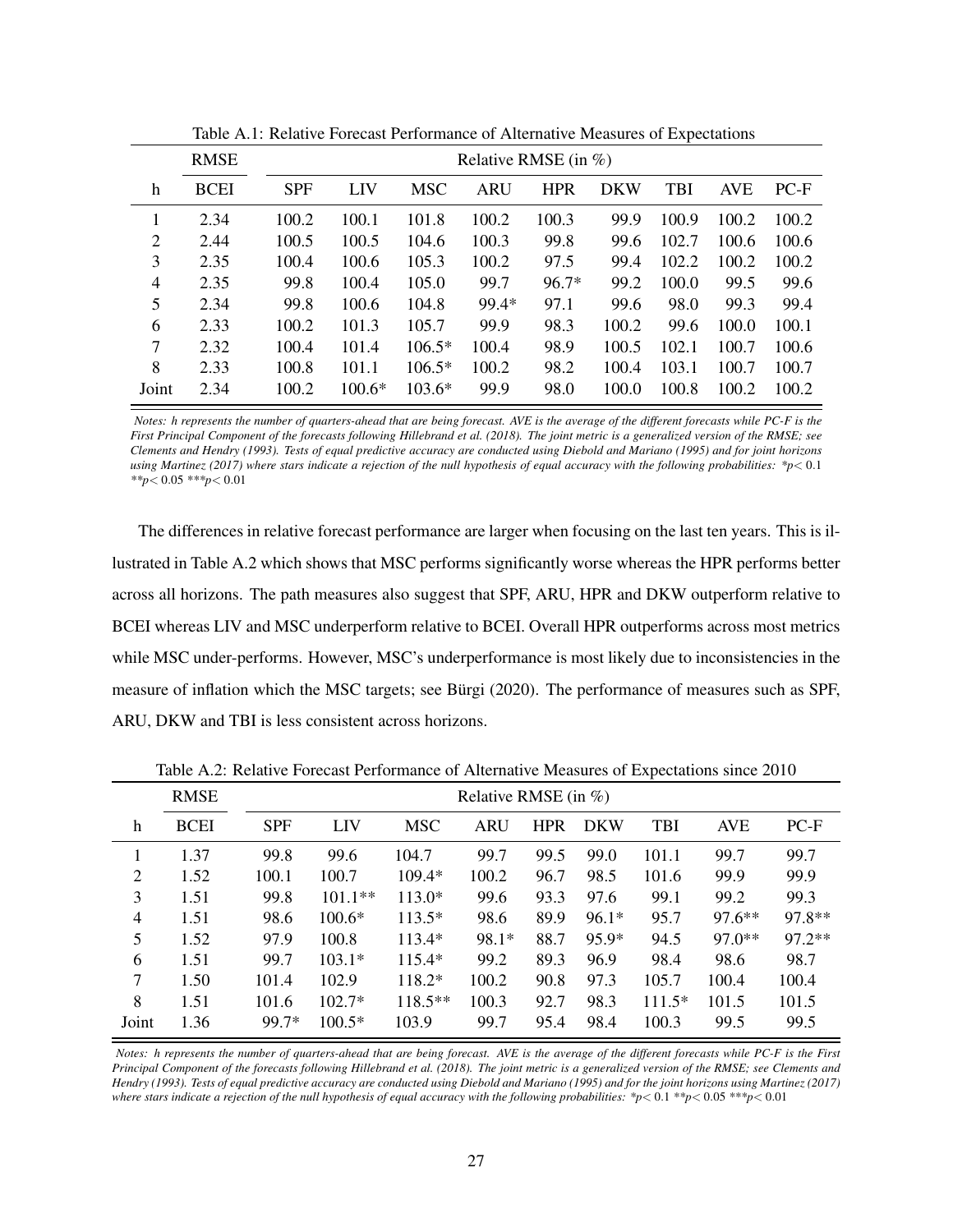

Notes: Each regression tests a single restriction (8 restrictions for the joint) and the estimation window of 20 quarters represents about 30% of the overall sample. All statistics are computed using HAC estimates from Andrews (1991). The dotted black line represents the critical value at which the null hypothesis is rejected at a 5% confidence level.

Figure A.1: Fluctuation Encompassing Tests

#### A.3 Fluctuation Encompassing Tests

We can assess the stability of the encompassing tests over time by re-estimating the encompassing test statistics based on (3) using a 20 quarter (five year) rolling window. Since this is a restricted version of Hoesch et al. (2020)'s information-advantage fluctuation regression, the critical values from Rossi and Sekhposyan (2016) can be used.<sup>15</sup> We focus on four horizons:  $h = \{1, 4, 8,$  Joint} and four measures of expectations: MSC, HPR, DKW and TBI. The recursive test statistics are presented in Figure A.1.

There is strong evidence of instability in the encompassing test results for MSC and for TBI. This is especially true for the 1-quarter-ahead, 2-years-ahead, and the joint forecast horizons. For MSC, this occurs around the middle of the sample around 2012-2015 which coincides with the start of the post-2008 sample and could indicate underlying instabilities in MSC at that time. The instability of TBI is associated with the latter half of the sample around 2015 and 2018-19 where both hypotheses are strongly rejected.

<sup>&</sup>lt;sup>15</sup>We use the model-free critical values. Rossi and Sekhposyan (2016) argue that these critical values are valid across all horizons.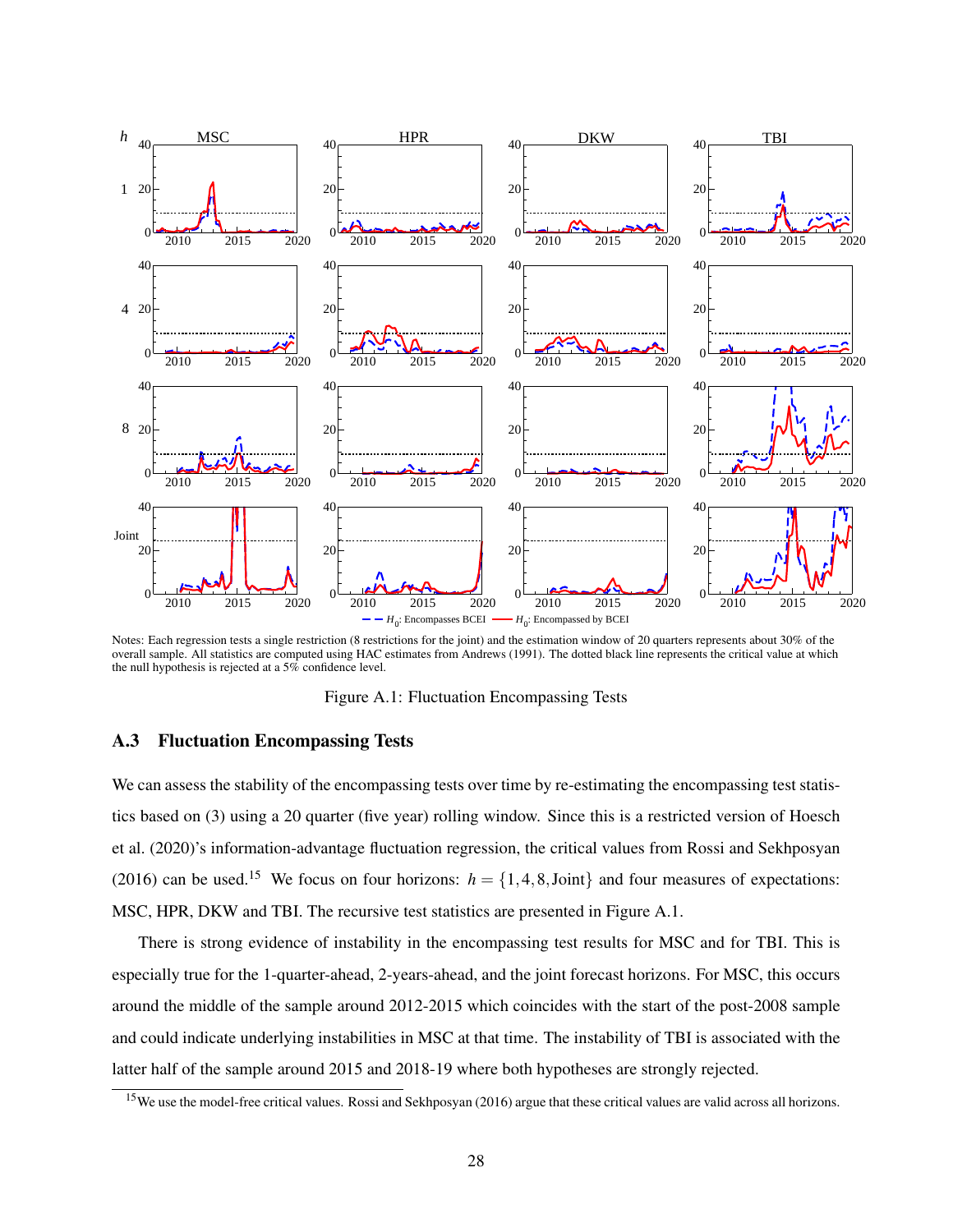The results for HPR and DKW are relatively stable with neither hypothesis is rejected except for a brief period around 2010-12 at the one-year-ahead horizon where both HPR and DKW are more likely to encompass BCEI. There is also evidence towards the end of the sample that HPR is more informative than BCEI for all forecast horizons jointly. This indicates that the optimal weights are unstable over time.



#### A.4 Additional Figures and Tables

Notes: DKW and TBI only contain information up through the end of the month prior to which they are released. The shaded area represents Q1.

Figure A.2: Illustrative Timeline of Release Dates for 2020 Q1



Notes: Estimates are based on an expanding estimation window. The dotted lines capture the 2 standard deviation uncertainty around the estimates. Note that the uncertainty is unchanged when HAC estimates are used.

Figure A.3: Recursive Estimates of γ*<sup>m</sup>*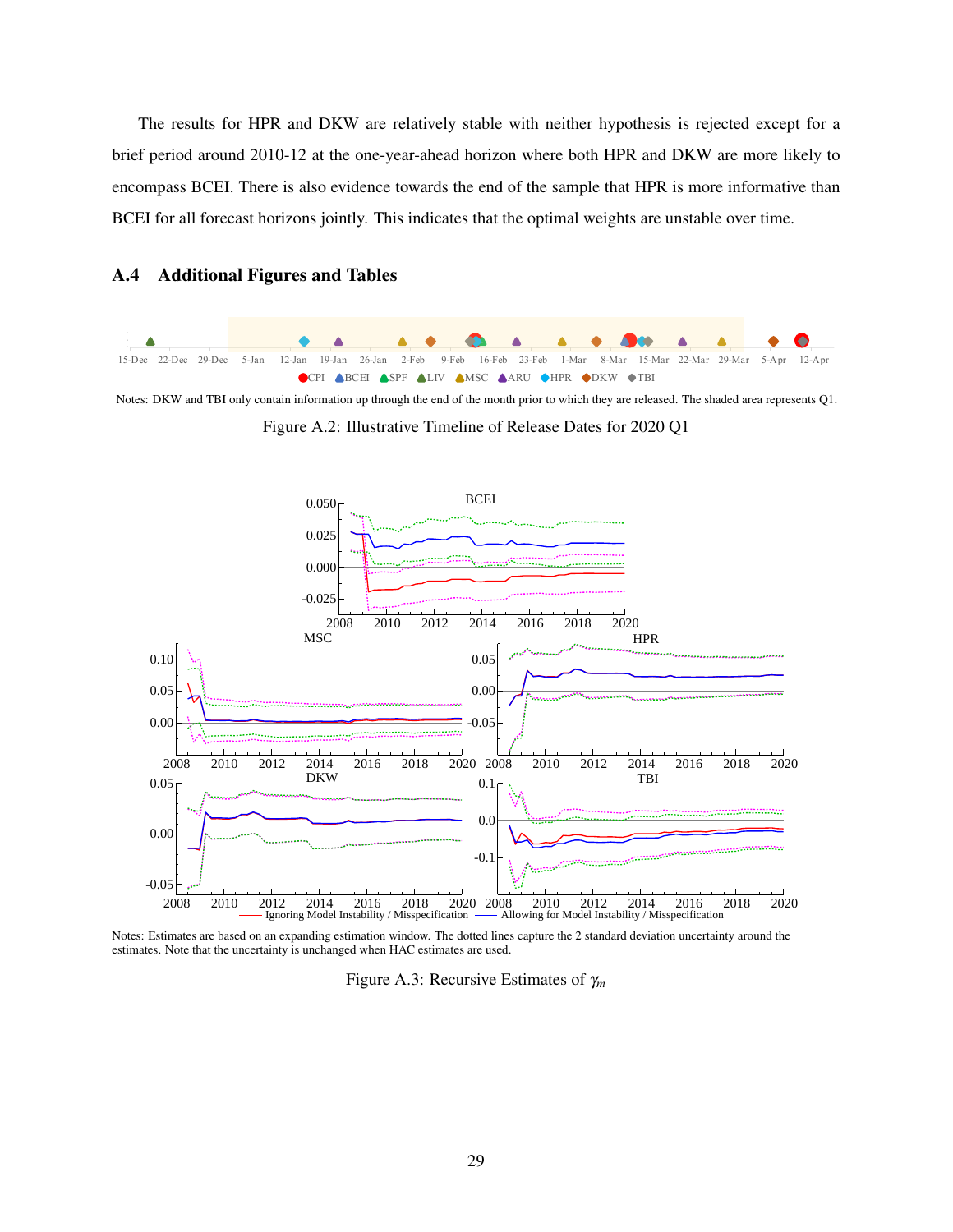| h              | <b>SPF</b>   | <b>LIV</b>                                  | <b>MSC</b>             | <b>ARU</b>  | <b>HPR</b>     | <b>DKW</b>                    | <b>TBI</b>     |
|----------------|--------------|---------------------------------------------|------------------------|-------------|----------------|-------------------------------|----------------|
| $\mathbf{1}$   | 4.77         | 10.00                                       | 3.12                   | 0.82        | 0.83           | 2.00                          | 0.10           |
|                | [0.298]      | $[0.023]^{**}$                              | [0.261]                | [0.969]     | [0.872]        | $\llbracket 0.361 \rrbracket$ | [0.372]        |
|                | ${0.189}$    | ${0.012}$ **                                | ${0.100}$              | ${0.862}$   | ${0.421}$      | ${0.070}^*$                   | ${0.918}$      |
| $\overline{2}$ | 2.54         | 2.03                                        | $-0.91$                | $-2.33$     | 0.72           | 1.96                          | $-0.52$        |
|                | [0.604]      | [0.776]                                     | [0.390]                | [0.367]     | [0.794]        | [0.322]                       | [0.139]        |
|                | ${0.392}$    | ${0.575}$                                   | ${0.681}$              | ${0.527}$   | ${0.494}$      | ${0.045}$ **                  | ${0.608}$      |
| 3              | 1.93         | 1.47                                        | $-1.30$                | $-1.32$     | 1.73           | 2.20                          | $-0.20$        |
|                | [0.732]      | [0.896]                                     | [0.234]                | [0.524]     | [0.350]        | [0.162]                       | [0.169]        |
|                | ${0.478}$    | ${0.681}$                                   | ${0.499}$              | ${0.716}$   | ${0.029}$ **   | ${0.012}$ **                  | ${0.816}$      |
| 4              | 4.33         | 3.00                                        | $-0.11$                | 3.30        | 2.49           | 2.49                          | 0.58           |
|                | [0.219]      | [0.532]                                     | [0.442]                | [0.493]     | $[0.033]^{**}$ | $[0.076]$ *                   | [0.508]        |
|                | ${0.111}$    | ${0.349}$                                   | ${0.939}$              | ${0.327}$   | ${0.001}$ ***  | ${0.004}$ ***                 | ${0.356}$      |
| 5              | 4.04         | 2.05                                        | 0.87                   | 5.76        | 2.59           | 2.35                          | 1.25           |
|                | [0.321]      | [0.696]                                     | [0.916]                | [0.159]     | $[0.028]^{**}$ | [0.189]                       | [0.677]        |
|                | ${0.044}$ ** | ${0.447}$                                   | ${0.470}$              | ${0.090}^*$ | ${0.001}$ ***  | ${0.017}$ **                  | ${0.039}$ **   |
| 6              | 2.19         | $-3.30$                                     | 0.13                   | 1.56        | 1.97           | 1.82                          | 0.62           |
|                | [0.647]      | [0.122]                                     | [0.515]                | [0.876]     | [0.271]        | [0.449]                       | [0.519]        |
|                | ${0.401}$    | ${0.233}$                                   | ${0.925}$              | ${0.663}$   | ${0.028}$ **   | ${0.095}$ *                   | ${0.285}$      |
| 7              | 0.61         | $-3.58$                                     | $-1.50$                | $-1.66$     | 1.57           | 1.62                          | $-0.42$        |
|                | [0.878]      | [0.144]                                     | $[0.075]$ <sup>*</sup> | [0.499]     | [0.585]        | [0.582]                       | $[0.020]^{**}$ |
|                | ${0.808}$    | ${0.252}$                                   | ${0.282}$              | ${0.673}$   | ${0.137}$      | ${0.152}$                     | ${0.484}$      |
| 8              | 0.09         | $-3.12$                                     | $-1.27$                | $-2.29$     | 1.46           | 1.30                          | $-0.99$        |
|                | [0.667]      | $[0.060]$ *                                 | $[0.063]$ *            | [0.286]     | [0.650]        | [0.778]                       | $[0.006]$ ***  |
|                | ${0.965}$    | ${0.152}$                                   | ${0.294}$              | ${0.457}$   | ${0.155}$      | ${0.225}$                     | ${0.158}$      |
| Joint          | 0.77         | $-3.09$                                     | $-2.31$                | $-1.77$     | 1.67           | 1.45                          | $-0.49$        |
|                | [0.873]      | $\left[\!\left[0.001\right]\!\right]^{***}$ | [0.249]                | [0.120]     | [0.310]        | [0.904]                       | [0.338]        |
|                | ${0.754}$    | ${0.001}$ ***                               | ${0.417}$              | ${0.154}$   | ${0.008}$ ***  | ${0.053}^*$                   | ${0.436}$      |

Table A.3: Forecast-Encompassing Coefficients and Tests Relative to BCEI

*Notes: h represents the number of quarters-ahead that are being forecast. The values are the estimated coefficients from equation (3) with a dummy variable for 2008 Q4. Joint estimates and tests follow as a special case from Hungnes (2018). All tests use HAC estimates from Andrews (1991). The p-value associated with the null-hypothesis that the coefficient is equal to unity is in the square brackets. The p-value associated with the null hypothesis that the coefficient is equal to zero is in the squigly brackets. \*p*< 0.1 *\*\*p*< 0.05 *\*\*\*p*< 0.01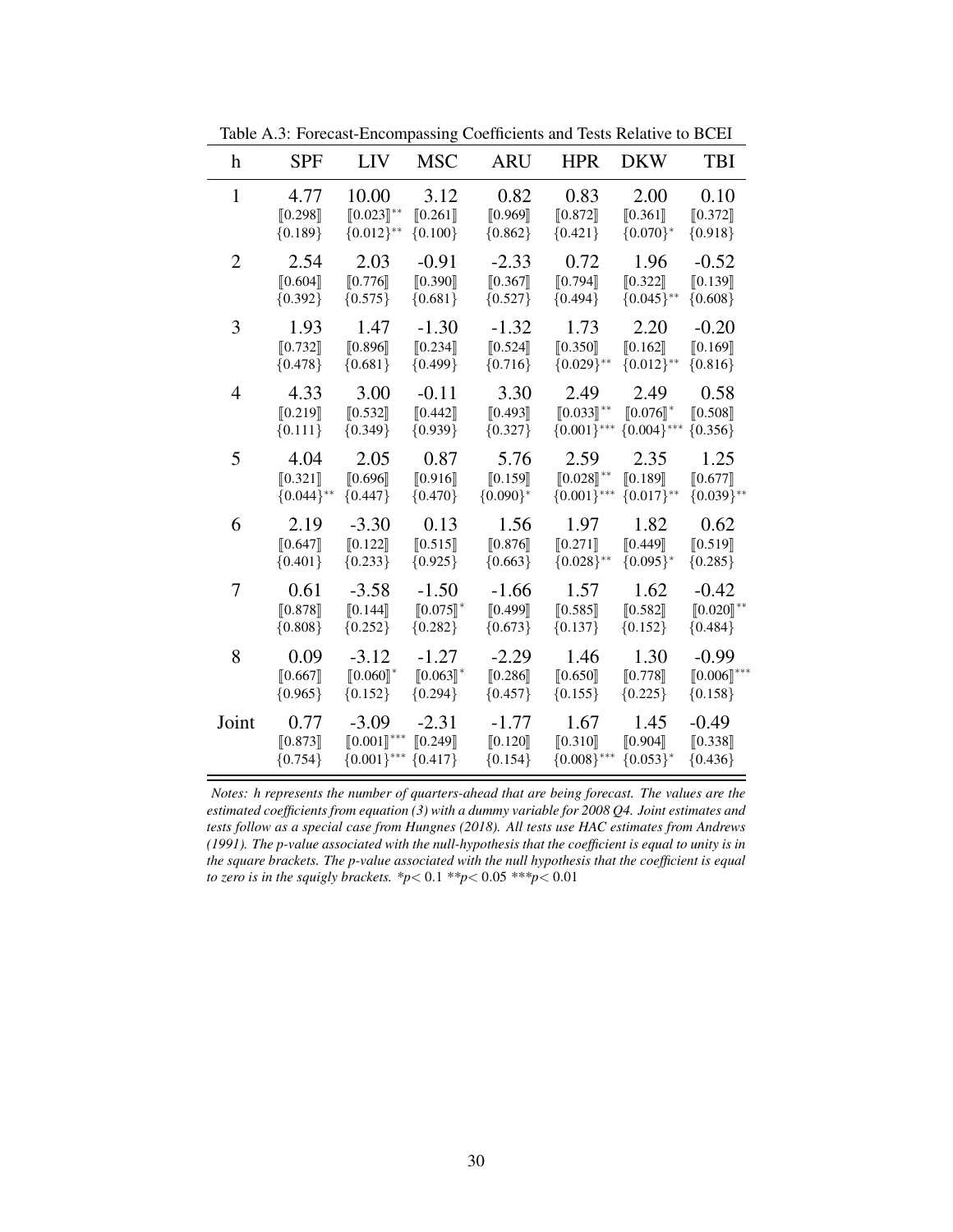|             | <b>MSC</b>   |                      | <b>HPR</b>                    |                        |              | <b>DKW</b>          | <b>TBI</b>   |                        |
|-------------|--------------|----------------------|-------------------------------|------------------------|--------------|---------------------|--------------|------------------------|
|             | $(1)$ : Base | (2): (1) $ \nabla U$ | $(3)$ : Base                  | (4): (3) $ \nabla U$   | $(5)$ : Base | $(6): (5) \nabla U$ | $(7)$ : Base | $(8)$ : $(7) \nabla U$ |
| <b>BCEI</b> | $-2.31$      | $-2.31$              | 1.67                          | 2.12                   | 1.45         | 1.46                | $-0.49$      | $-0.49$                |
|             | [0.249]      | [0.653]              | $\llbracket 0.310 \rrbracket$ | [0.446]                | [0.904]      | [0.980]             | [0.338]      | $[0.019]^{**}$         |
|             | ${0.417}$    | ${0.561}$            | ${0.008}$ ***                 | ${0.063}$              | ${0.053}$ *  | ${0.932}$           | ${0.436}$    | ${0.048}^{**}$         |
| <b>SPF</b>  | $-3.84$      | $-3.84$              | 1.97                          | 2.71                   | 1.76         | 1.78                | $-0.68$      | $-0.68$                |
|             | $[0.065]$ *  | [0.167]              | [0.195]                       | [0.378]                | [0.695]      | [0.997]             | [0.126]      | $[0.003]$ ***          |
|             | ${0.114}$    | ${0.212}$            | ${0.014}$ **                  | ${0.075}$ <sup>*</sup> | ${0.080}^*$  | ${0.992}$           | ${0.287}$    | ${0.015}$ **           |
| LIV         | $-3.13$      | $-3.12$              | 2.05                          | 2.66                   | 2.00         | 2.03                | $-0.51$      | $-0.50$                |
|             | [0.221]      | [0.741]              | [0.132]                       | [0.227]                | [0.720]      | [0.976]             | [0.234]      | $[0.010]^{**}$         |
|             | ${0.473}$    | ${0.830}$            | ${0.005}$ ***                 | ${0.034}$ **           | ${0.127}$    | ${0.988}$           | ${0.455}$    | ${0.053}^*$            |
| <b>ARU</b>  | $-2.67$      | $-2.80$              | 1.91                          | 2.34                   | 1.66         | 1.67                | $-0.36$      | $-0.37$                |
|             | [0.166]      | [0.459]              | [0.117]                       | [0.362]                | [0.858]      | [0.994]             | [0.492]      | $[0.042]$ <sup>*</sup> |
|             | ${0.351}$    | ${0.338}$            | ${0.002}$ ***                 | ${0.074}$ <sup>*</sup> | ${0.093}^*$  | ${0.934}$           | ${0.597}$    | ${0.129}$              |

Table A.4: Additional Joint Forecast-Encompassing Tests

*Notes: The values are the estimated coefficients from equation (3) with a dummy variable for 2008Q4. The estimates and tests follow as a special case from Hungnes (2018).* ∇*U represents the unemployment gap constructed using using quarterly unemployment and real-time estimates of the NAIRU from CBO and the Federal Reserve Board. Measures along the rows represent the base forecasts. The p-value associated with the null-hypothesis that the coefficient is equal to unity is in the square brackets. The p-value associated with the null hypothesis that the coefficient is equal to zero is in the squigly brackets. \*p*< 0.1 *\*\*p*< 0.05 *\*\*\*p*< 0.01

Table A.5: Estimates of γ*<sup>m</sup>* for Alternative Measures of Professional Forecaster Expectations

|                                       | <b>BCEI</b> | <b>SPF</b> | LIV     | ARU       |
|---------------------------------------|-------------|------------|---------|-----------|
| No Model Instability:                 | $-0.005$    | $0.025***$ | 0.002   | $0.011**$ |
|                                       | (0.007)     | (0.009)    | (0.005) | (0.005)   |
| Model Instability / Misspecification: | $0.019**$   | $0.022**$  | 0.001   | $0.011**$ |
|                                       | (0.008)     | (0.009)    | (0.003) | (0.005)   |

*Notes: All equations are estimated from from 2003Q2 - 2019Q4 (67 observations) with a constant. We allow for model instability by selecting over and retaining potential outliers and shifts using Autometrics with Impulse Indicator Saturation (IIS) and Differenced-IIS (DIIS). The target gauge is* 0.1% *so that under the null hypothesis we expect 0.2 irrelevant indicators to be retained on average. In all equations at least one outlier for 2008 Q4 is retained while at most there are five: see Appendix Table A.6. The estimated standard errors are in parentheses. \*p*< 0.1 *\*\*p*< 0.05 *\*\*\*p*< 0.01

| Date    | <b>BCEI</b> | <b>SPF</b> | <b>LIV</b> | MSC ARU | <b>HPR</b> | <b>DKW</b> | <b>TBI</b> |
|---------|-------------|------------|------------|---------|------------|------------|------------|
| 2006 Q4 |             | DI         |            |         |            |            | DI         |
| 2008 Q2 |             |            |            | DI      |            |            |            |
| 2008 Q4 | I           |            |            | I       |            |            |            |
| 2009 Q1 | I           |            |            |         |            |            |            |
| 2010 Q3 |             |            |            | DI      |            |            | DI         |
| 2010 Q4 |             |            |            |         |            |            |            |
| 2011 Q4 |             |            |            |         |            |            |            |
| 2013 Q4 |             |            |            |         |            |            |            |
| 2014 Q4 |             |            |            |         |            |            |            |

Table A.6: Dates of Detected Outliers and Differenced Outliers

*Notes: I = Impulse and DI = Differenced Impulse.*